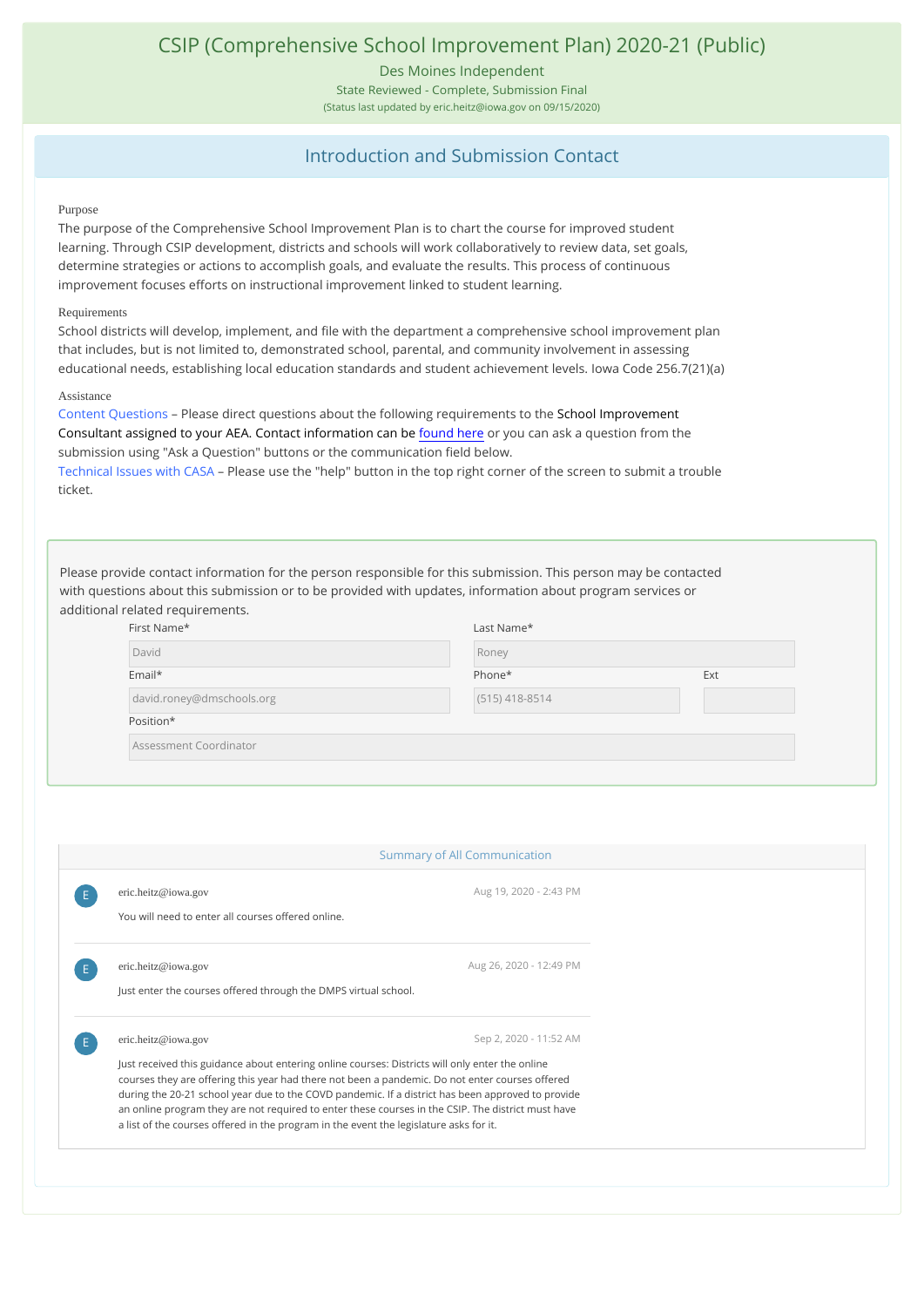| david.roney@iowaid<br>$\boxed{D}$                                                                                                                                                           | Aug 11, 2020 - 1:56 PM                                                                                                                                                                                                                                                                                                                                                        | New Question/Response  |
|---------------------------------------------------------------------------------------------------------------------------------------------------------------------------------------------|-------------------------------------------------------------------------------------------------------------------------------------------------------------------------------------------------------------------------------------------------------------------------------------------------------------------------------------------------------------------------------|------------------------|
| Re: Question Online 1a)                                                                                                                                                                     | Due to COVID19 and the virtual option we are offering all classes as an online option this year. Do<br>we need to add each course individually or is there a better way to handle this?                                                                                                                                                                                       |                        |
|                                                                                                                                                                                             |                                                                                                                                                                                                                                                                                                                                                                               | Ask Question / Respond |
|                                                                                                                                                                                             | <b>Collecting and Analyzing Data</b>                                                                                                                                                                                                                                                                                                                                          |                        |
| Data 1) The district involved<br>the following groups in<br>assessing student educational<br>needs. Iowa Code 256.7(21)(a)<br>(Check all that apply)                                        | Community Survey<br>Community/School Focus Group<br>School Board<br>School Improvement Advisory Committee<br>District Leadership Team (including teachers)<br>$\checkmark$<br>(50 Characters Left)                                                                                                                                                                            |                        |
| Data 2) The school shared the<br>following with the above<br>named groups to determine<br>educational need. Iowa Code<br>256.7(21)(c), 280.28(7),<br>279.68(4)(a) (Check all that<br>apply) | $\sqrt{}$ Attendance rate<br>Bullying/harassment data<br>$\overline{\mathscr{S}}$<br>Data disaggregated by subgroups<br>$\checkmark$<br>Dropout rate<br>$\checkmark$<br>$\sqrt{\phantom{a}}$ Graduation rate<br>Results of early literacy assessment (fall or winter)<br>$\sqrt{\ }$ Results of multiple assessment measures<br>Other - Course Grades<br>(50 Characters Left) |                        |

# Goal Setting

Goal 1) A review of progress on previous long-range goals, progress on previous annual improvement reading goals and current reading data, the district has identified the following measurable long range goal in PK-6 reading (literacy). Iowa Code 256.7(21)(a)

Please note that this can be the same long range goal set by the district in a prior year.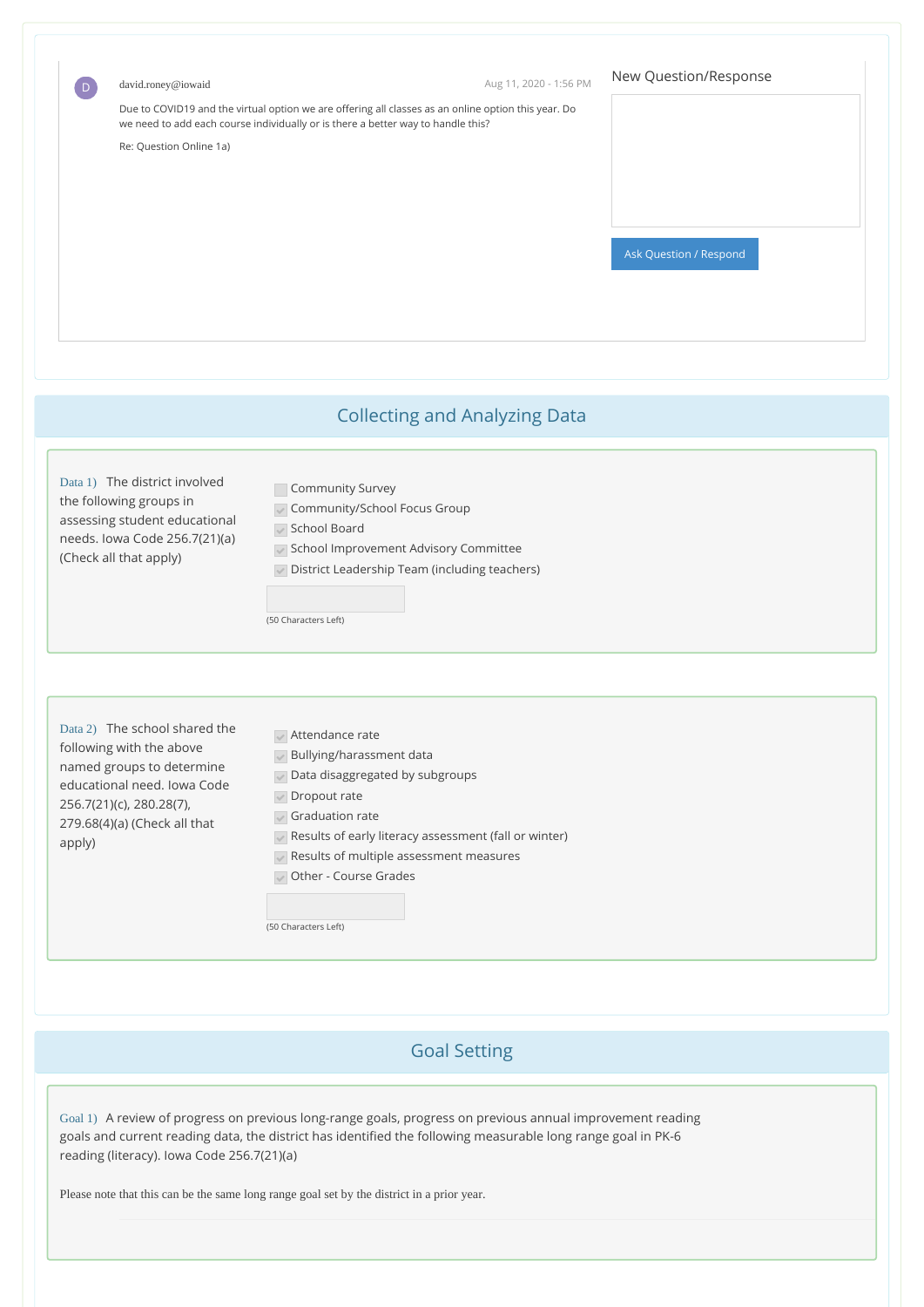| 2023                                                              | $\overline{\mathbf{3}}$<br>benchmark<br>$\vert 3 \vert$                                                                                                                     |  |
|-------------------------------------------------------------------|-----------------------------------------------------------------------------------------------------------------------------------------------------------------------------|--|
| $\bullet$ By the year                                             | through<br>72 % of students in grades<br>will be at or above<br>on                                                                                                          |  |
| <b>Fast Assessments</b><br>the                                    | assessment.                                                                                                                                                                 |  |
|                                                                   |                                                                                                                                                                             |  |
|                                                                   |                                                                                                                                                                             |  |
|                                                                   |                                                                                                                                                                             |  |
|                                                                   |                                                                                                                                                                             |  |
|                                                                   |                                                                                                                                                                             |  |
|                                                                   |                                                                                                                                                                             |  |
|                                                                   | Goal 2) The district's elementary annual reading goal to align with the long-range goal and based on current                                                                |  |
|                                                                   |                                                                                                                                                                             |  |
|                                                                   | reading (literacy) data. Iowa Code 256.7(21)(a), 256.7(21)(b)(4)                                                                                                            |  |
|                                                                   |                                                                                                                                                                             |  |
|                                                                   |                                                                                                                                                                             |  |
| $\vert \mathbf{1} \vert$ In the winter of 2020,                   | 3<br>benchmark<br>$\vert 3 \vert$<br>54 % of students in grades<br>through<br>were at or above<br>on the                                                                    |  |
|                                                                   |                                                                                                                                                                             |  |
| <b>Fast Assessments</b>                                           | assessment.                                                                                                                                                                 |  |
|                                                                   |                                                                                                                                                                             |  |
| By the winter of 2021, we will increase that percentage to        | 59 %.                                                                                                                                                                       |  |
|                                                                   |                                                                                                                                                                             |  |
|                                                                   |                                                                                                                                                                             |  |
|                                                                   |                                                                                                                                                                             |  |
|                                                                   |                                                                                                                                                                             |  |
|                                                                   |                                                                                                                                                                             |  |
|                                                                   |                                                                                                                                                                             |  |
|                                                                   |                                                                                                                                                                             |  |
|                                                                   |                                                                                                                                                                             |  |
|                                                                   |                                                                                                                                                                             |  |
|                                                                   | Actions to Accomplish Annual and Long-range Goals                                                                                                                           |  |
|                                                                   |                                                                                                                                                                             |  |
|                                                                   |                                                                                                                                                                             |  |
| Actions 1) What teacher                                           | Building consensus for and establishing a framework to implement a multi-                                                                                                   |  |
| professional development is                                       | tiered system of supports (MTSS)).                                                                                                                                          |  |
| needed and planned within the                                     | $\sqrt{}$ The district will develop and implement a professional development plan to                                                                                        |  |
| next few years to increase the                                    | operationalize and align instructional practices and materials to the Iowa Core,                                                                                            |  |
| likelihood of the district                                        | including the foundational skills in early literacy                                                                                                                         |  |
| attaining literacy goal(s)? IAC<br>281-12.7(2)(a), 281-12.7(1)(a) | $\sqrt{}$ The district will develop and implement a professional development plan to<br>understand the role of fluency and/or screening data in the big picture of literacy |  |

universal tier practices in the big picture o engage in collaborative inquiry practices with PreK-6 partners utilizing Universal Instruction Protocol and Universal Instruction Facilitation Guide.

 $\sqrt{}$  The district will develop and implement a professional development plan to study and implement best practices in responding to PreK-6 literacy progress monitoring data with a focus on intensifying interventions when data suggest a need.

 $\sqrt{}$  The district will develop and implement a professional development plan to study, implement, and evaluate the features of explicit instruction in PreK-6 Literacy.

Other - EL Literacy Curriculum Implmentation

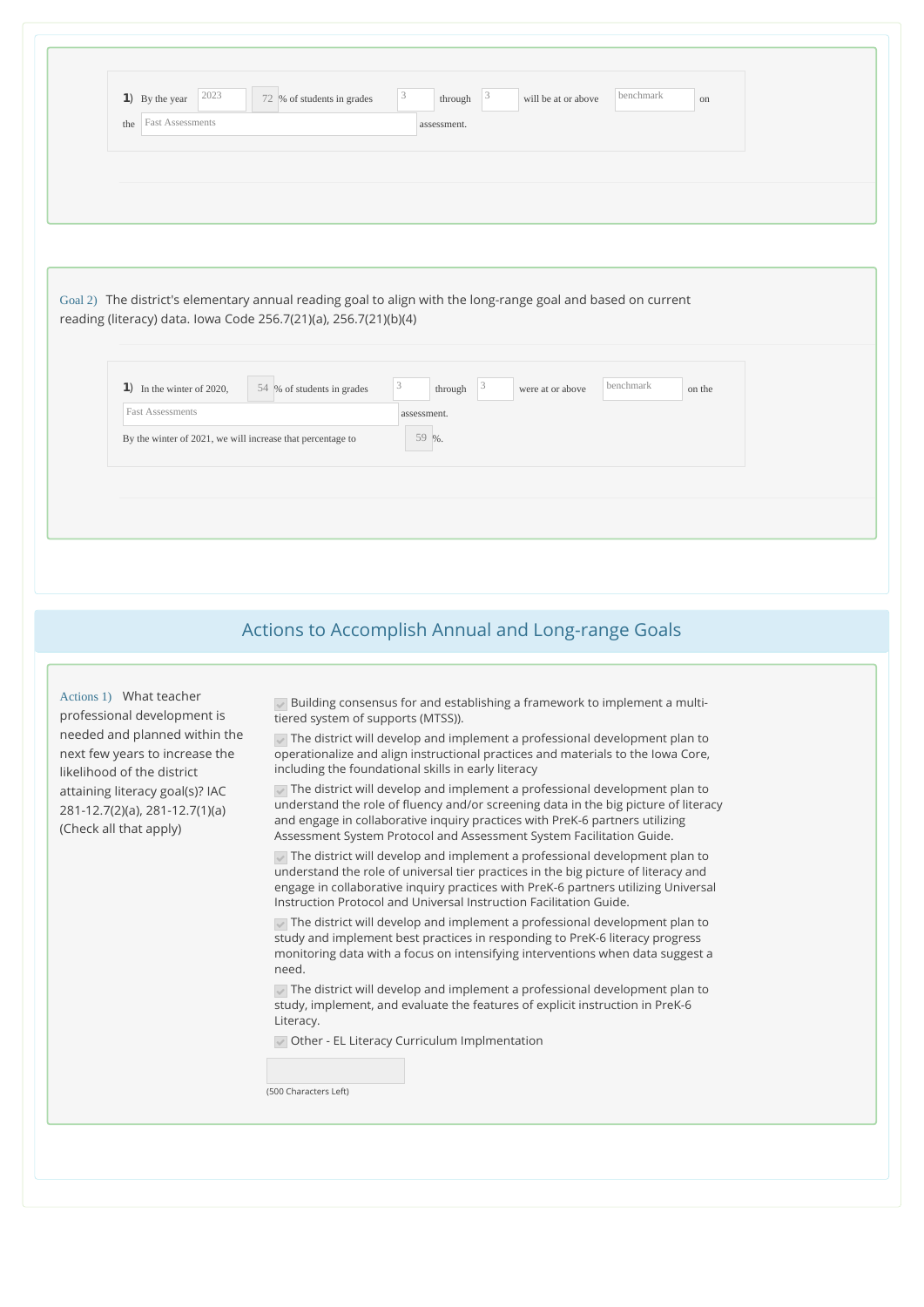Actions 2) What researchbased actions does the district have in place to address the improvement of curricular and instructional practices for obtainment of annual and long-range goals in elementary reading? IAC 281.12.8(1)(d) (Check all that apply)

Staff are/have worked through the Assessment Facilitation Guide to increase assessment, progress monitoring, and data-based decision-making practices for literacy instruction.

 $\blacktriangledown$  Staff are/have worked through the Universal Instruction Facilitation Guide, specific to Class Wide Intervention and Instructional Time, to improve literacy Universal Tier practices (identify problems of practice, identify and prioritize barriers, remove barriers).

Staff are/have applied the Assessment System Protocol and Universal Instruction Protocol in a collaborative inquiry fashion.

Staff are/have followed the Universal Instruction protocol at leadership team meetings and collaboratively with teachers to identify actions related to Consensus, Class Wide Intervention, Instructional Time and 1-2 additional building blocks for the purpose of action planning to improve literacy instruction.

Staff utilize the external and internal coaching structure to develop and implement a Multi-Tiered System of Supports (MTSS), including common definition, guiding principles, leadership team formation and roles, and regularly scheduled and structured data analysis for literacy.

 $\sqrt{\ }$  Staff are/have worked to increase parent engagement through community partners, e.g. teaching parents literacy strategies to use at home.

Other - Marzano Instructional Framework



Actions 3) What researchbased actions does the district have in place to address the needs of students at-risk of not progressing in literacy? Iowa Code 256D.1(1)(b)(2), 279.68 (Check all that apply)

 $\sqrt{\ }$  Small group instruction

Reduced teacher-student ratios

 $\sqrt{\ }$  More frequent progress monitoring **Extended school day, week or year** 

Summer reading program

 $\sqrt{\ }$  Collaborating with community partners

(50 Characters Left)

## Evaluation

Evaluation 1) How will the improvement of instructional practices be evaluated? Iowa Code 284.6(1)(d) (Check all that apply)

Administrative walk through to observe instructional practices in classroom

**Peer review** 

Professional collaboration agenda/discussions

Other - District review of progress monitoring data

(100 Characters Left)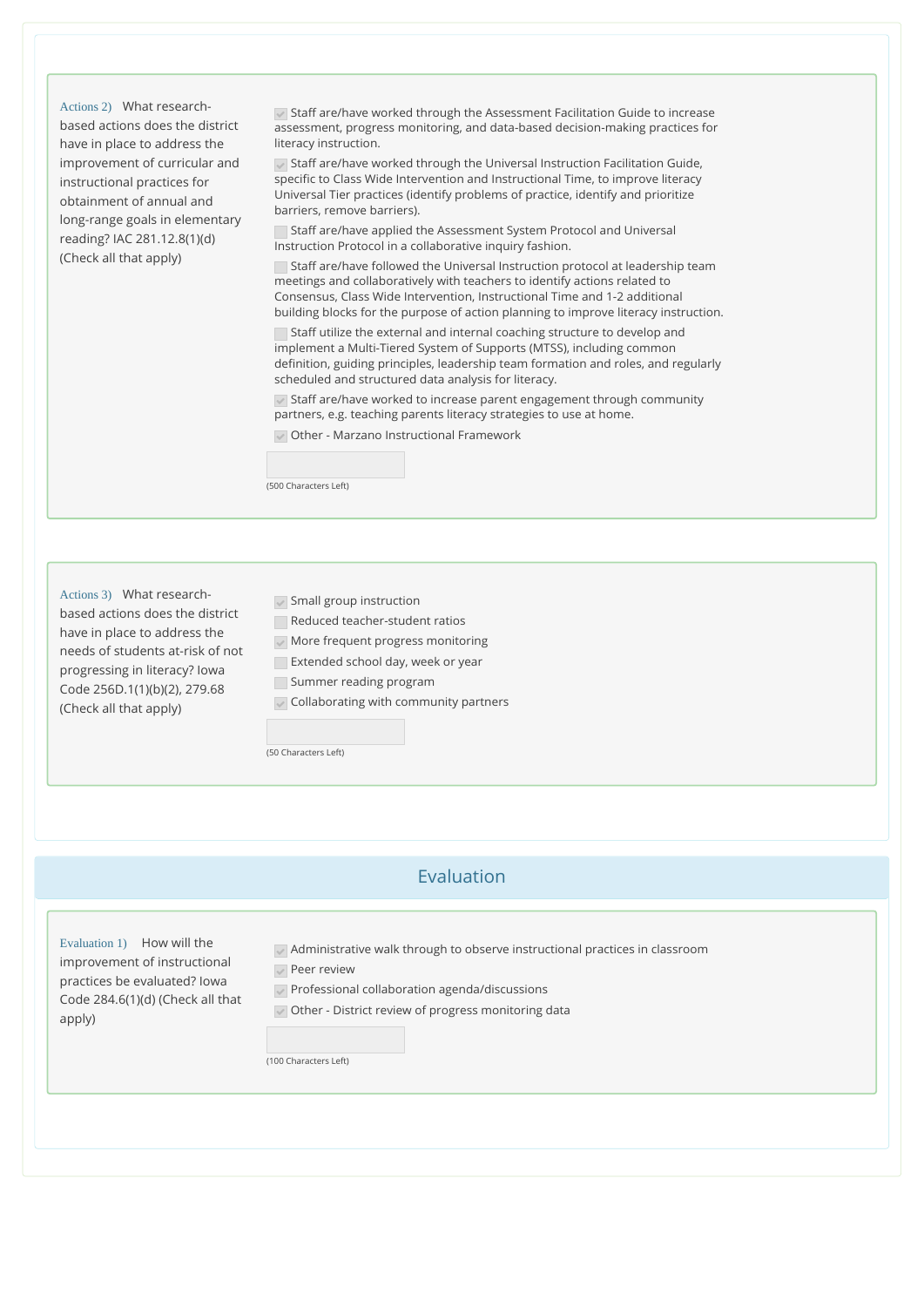| Evaluation 2) How will student<br>achievement gains be<br>monitored? Jowa Code<br>284.6(1)(d) (Check all that<br>apply) | $\sqrt{ }$ A review of universal screening data after each screening window (3x year)<br>Review of progress monitoring indicator weekly<br>$\sqrt{ }$ Review of student intervention and progress monitoring every 4-6 data points<br>Other - District quarterly review of progress monitoring |
|-------------------------------------------------------------------------------------------------------------------------|------------------------------------------------------------------------------------------------------------------------------------------------------------------------------------------------------------------------------------------------------------------------------------------------|
|                                                                                                                         | (100 Characters Left)                                                                                                                                                                                                                                                                          |

### Online Learning

| Does your district offer online courses for the purpose of concurrent enrollment? lowa | ⊙ Yes ⊙ No ⊙ NA |  |
|----------------------------------------------------------------------------------------|-----------------|--|
| Code 256.7(21)(a)                                                                      |                 |  |

Select N/A ONLY if the district has been approved to provide an online program. Please note that the district must have a list of online course offerings available to provide to the Department in the event the that the legislature asks for it.

Online 1a) Use the table below to provide the SCED code, name and a brief description of all online courses offered by the school for concurrent enrollment.

Courses that should be entered

- Enter only courses that would have been offered outside of a pandemic situation. Do not enter course offerings for the 2020-21 school year that are a result of the COVID-19 pandemic.
- We are unable to connect this collection to BEDs and are unable to upload these courses for you. All courses meeting the criteria must be uploaded by the district.

for grades 9-12 are 11 characters in length and have four components: SCED course code requirements

- Course Description consisting of a two digit Subject Area and three digit Course Identifier
- Course Level consisting of one alphabetic character in UPPERCASE
- Camegie Units expressed as three digit number excluding the decimal point (e.g. 0.50 = 050)
- A two digit sequence representing a count of the number of times you re-use the first 5 digits for courses with different content or used to indicate 1st term/2nd term of a year-long course

| Online Courses Offered |              |                                                                                                                                | <b>Add Course</b> |
|------------------------|--------------|--------------------------------------------------------------------------------------------------------------------------------|-------------------|
| <b>SCED Code</b>       | Course Name  | Description                                                                                                                    |                   |
| LA103F05001            | English I S1 | English I develops basic<br>structures of reading and<br>writing, using a variety of works<br>from diverse authors to increase | Remove            |
| LA104N05001            | English I S2 | English I develops basic<br>structures of reading and<br>writing, using a variety of works<br>from diverse authors to increase | Remove            |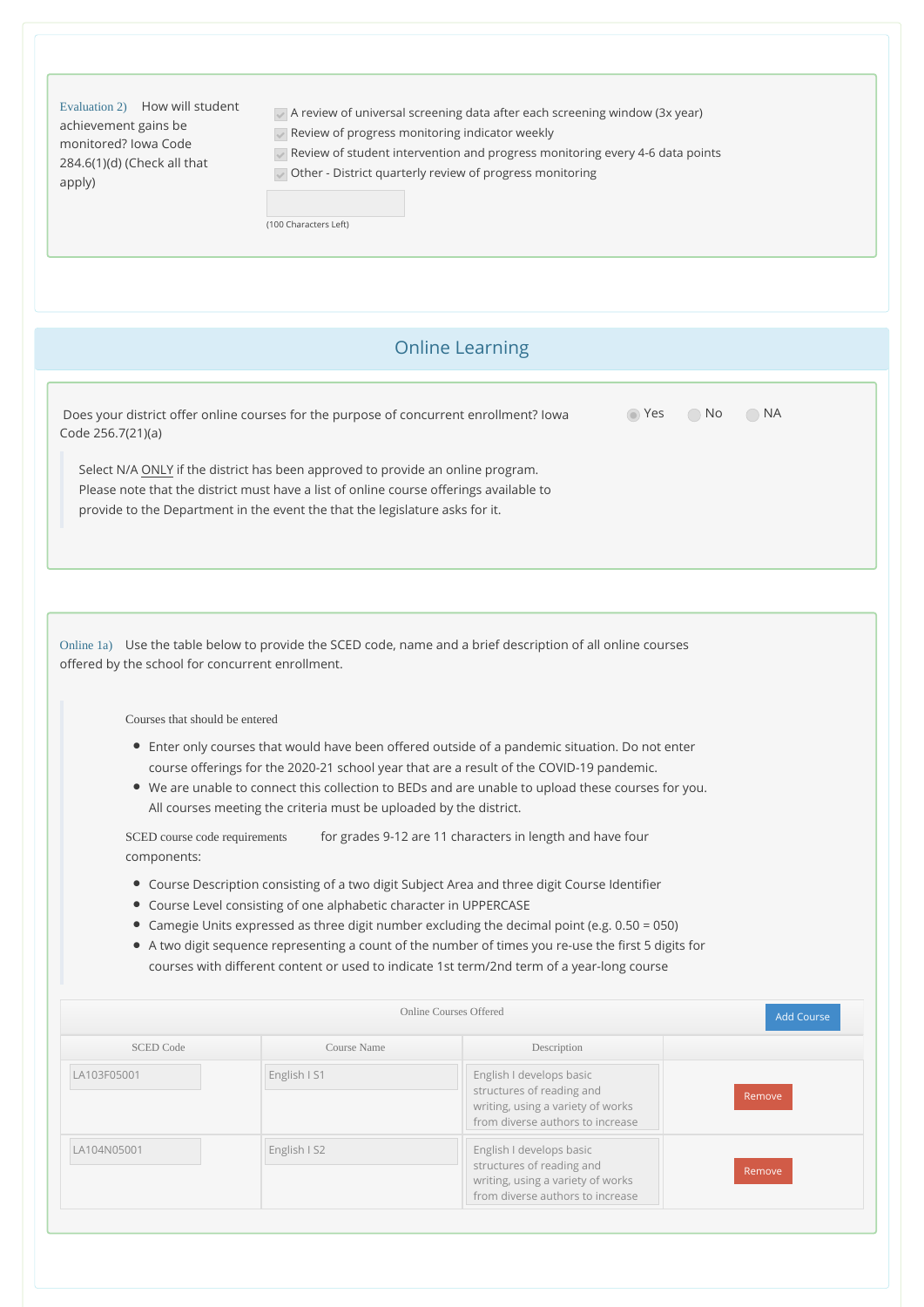| LA141N05001 | Modern Expression             | This one-semester course will<br>focus on issues and topics<br>relevant to modern life. Students<br>will be asked to question the            | Remove |
|-------------|-------------------------------|----------------------------------------------------------------------------------------------------------------------------------------------|--------|
| LA205T05001 | English II S1                 | English II continues the<br>development of the structures of<br>communication with an<br>emphasis on the language arts                       | Remove |
| LA206T05001 | English II S2                 | English II continues the<br>development of the structures of<br>communication with an<br>emphasis on the language arts                       | Remove |
| LA303E05001 | Creative?Writing?1            | Creative Writing is a valuable<br>course for those who have an<br>interest in writing. The goal is to<br>achieve a greater appreciation of   | Remove |
| LA305E05001 | English?III S1                | English III builds on the<br>structures of reading and<br>writing, using a variety of<br>materials representing different                    | Remove |
| LA306E05001 | English III S2                | English III builds on the<br>structures of reading and<br>writing, using a variety of<br>materials representing different                    | Remove |
| LA403S05001 | English IV S1                 | English IV (formerly known as<br>World Literature) includes a<br>survey of world literature<br>studied in a thematic approach                | Remove |
| LA404S05001 | English IV S2                 | English IV (formerly known as<br>World Literature) includes a<br>survey of world literature<br>studied in a thematic approach                | Remove |
| LA411S05001 | Creative Writing 2            | Creative Writing 2 is a valuable<br>course for those who have an<br>interest in writing. The goal is to<br>achieve a greater appreciation of | Remove |
| LA415S05001 | Contemporary Lit              | Literature and Composition:<br>Contemporary explores issues<br>presented inmodern fiction and<br>nonfiction and emphasizes                   | Remove |
| LA416S05001 | Sports Lit                    | In Literature and Composition:<br>Sports Literature, students will<br>examine both classic and<br>contemporary sports writing.               | Remove |
| LA417S05001 | Multi-Cultural Lit            | In Literature and Composition:<br>Multi-Cultural Literature,<br>students will examine literary<br>and informational texts by                 | Remove |
| LA419S05001 | Women in Lit                  | In Literature and Composition:<br>Women and Literature students<br>examine literary and<br>informational texts by and about                  | Remove |
| LA420S05001 | <b>Expository Text</b>        | Expository Text is a course<br>focused on the examination of<br>non-fiction text. Analysis and<br>writing is applied to a wide               | Remove |
| LA501S05001 | *AP Language & Composition S1 | AP Language and Composition<br>enables a student to be an<br>effective writer at the<br>postsecondary level. Students                        | Remove |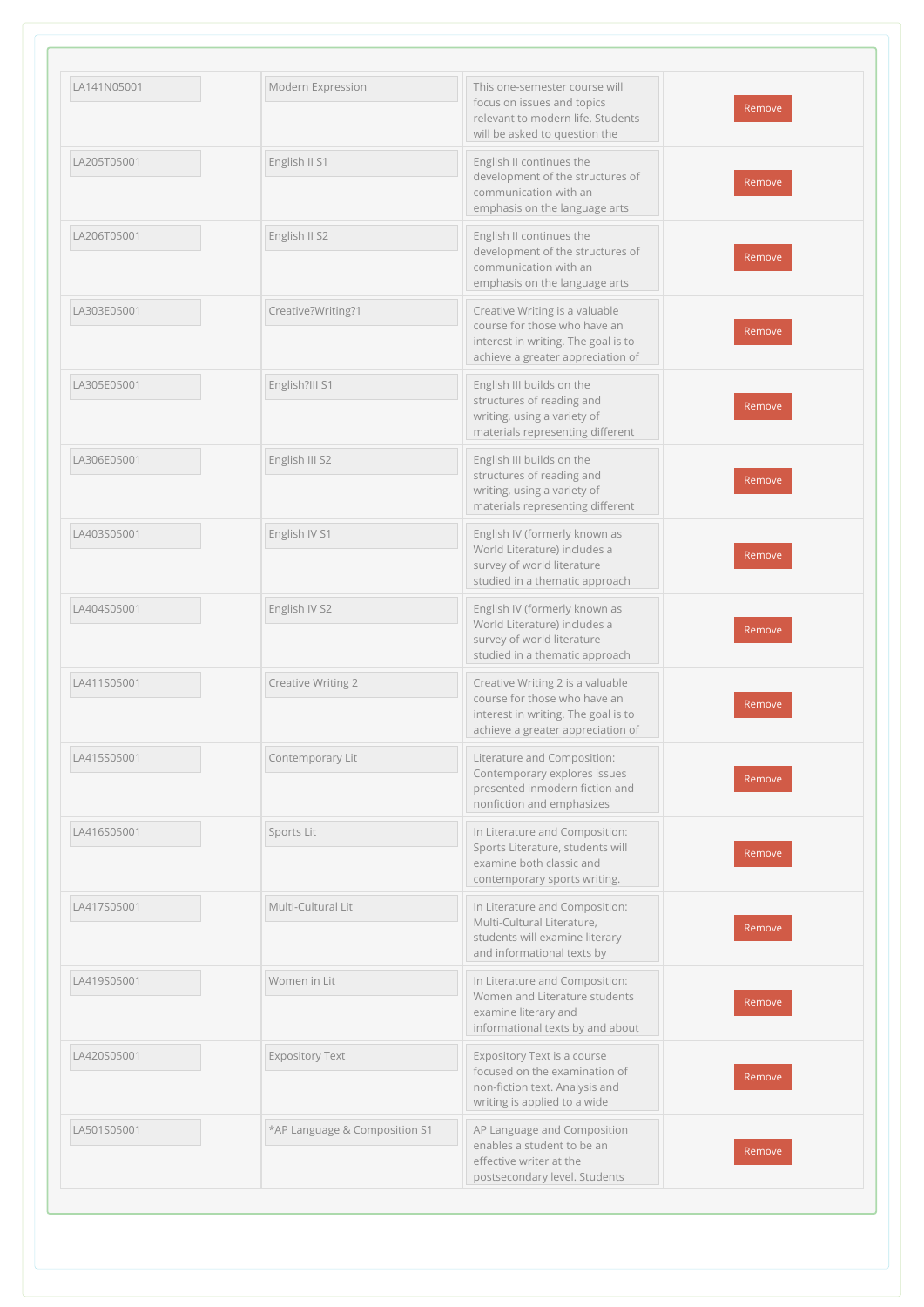| LA502S05001 | *AP Language & Composition S2  | AP Language and Composition<br>enables a student to be an<br>effective writer at the<br>postsecondary level. Students                  | Remove |
|-------------|--------------------------------|----------------------------------------------------------------------------------------------------------------------------------------|--------|
| AR101N05001 | Intro to 2D & 3D Art S1        | This course is an introductory<br>foundational level study of all<br>visual art standards and requires<br>no previous art experience.  | Remove |
| AR102N05001 | Intro to 2D & 3D Art S2        | This course is an introductory<br>foundational level study of all<br>visual art standards and requires<br>no previous art              | Remove |
| AR105N05001 | Intro to Art History S1        | In this course, students will<br>develop a basic vocabulary for<br>describing visual art, an<br>understanding of the functions         | Remove |
| AR106N05001 | Intro to Art History S2        | In this course, students will<br>develop a basic vocabulary for<br>describing visual art, an<br>understanding of the functions         | Remove |
| AR141N05001 | Graphic Design I S1            | This course is an introduction to<br>the principles and elements of<br>graphic design. Students will<br>explore different avenues of   | Remove |
| AR142N05001 | Graphic Design I S2            | This course continues and<br>deepens an introduction to the<br>principles and elements of<br>graphic design. Students will             | Remove |
| AR201T05001 | Drawing & Painting II S1       | This course is a further<br>exploration of Elements of Art<br>and Principles of Design through<br>the drawing and painting media       | Remove |
| AR202T05001 | Drawing & Painting II S2       | This course is a further<br>exploration of Elements of Art<br>and Principle of Design through<br>the drawing and painting media        | Remove |
| AR221T05001 | Photography S1                 | This course is an introductory<br>foundational level study of the<br>Elements of Art and the<br>Principles of Design through the       | Remove |
| AR222T05001 | Photography S2                 | This course is an introductory<br>foundational level study of the<br>Elements of Art and Principles of<br>Design through the medium of | Remove |
| AR225T05001 | Advanced Photography S1        | This course is an advanced level<br>study of the Elements of Art and<br>Principles of Design through the<br>medium of photography for  | Remove |
| AR226T05001 | Advanced Photography S2        | This course is an advanced level<br>study of the Elements of Art and<br>Principles of Design through the<br>medium of photography for  | Remove |
| AR241T05001 | Intermediate Graphic Design S1 | This course is a further<br>exploration into visual<br>communication through graphic<br>design. Students will explore                  | Remove |
| AR242T05001 | Intermediate Graphic Design S2 | This course is a deeper<br>exploration into digital imaging<br>and computer-based art.<br>Students will explore different              | Remove |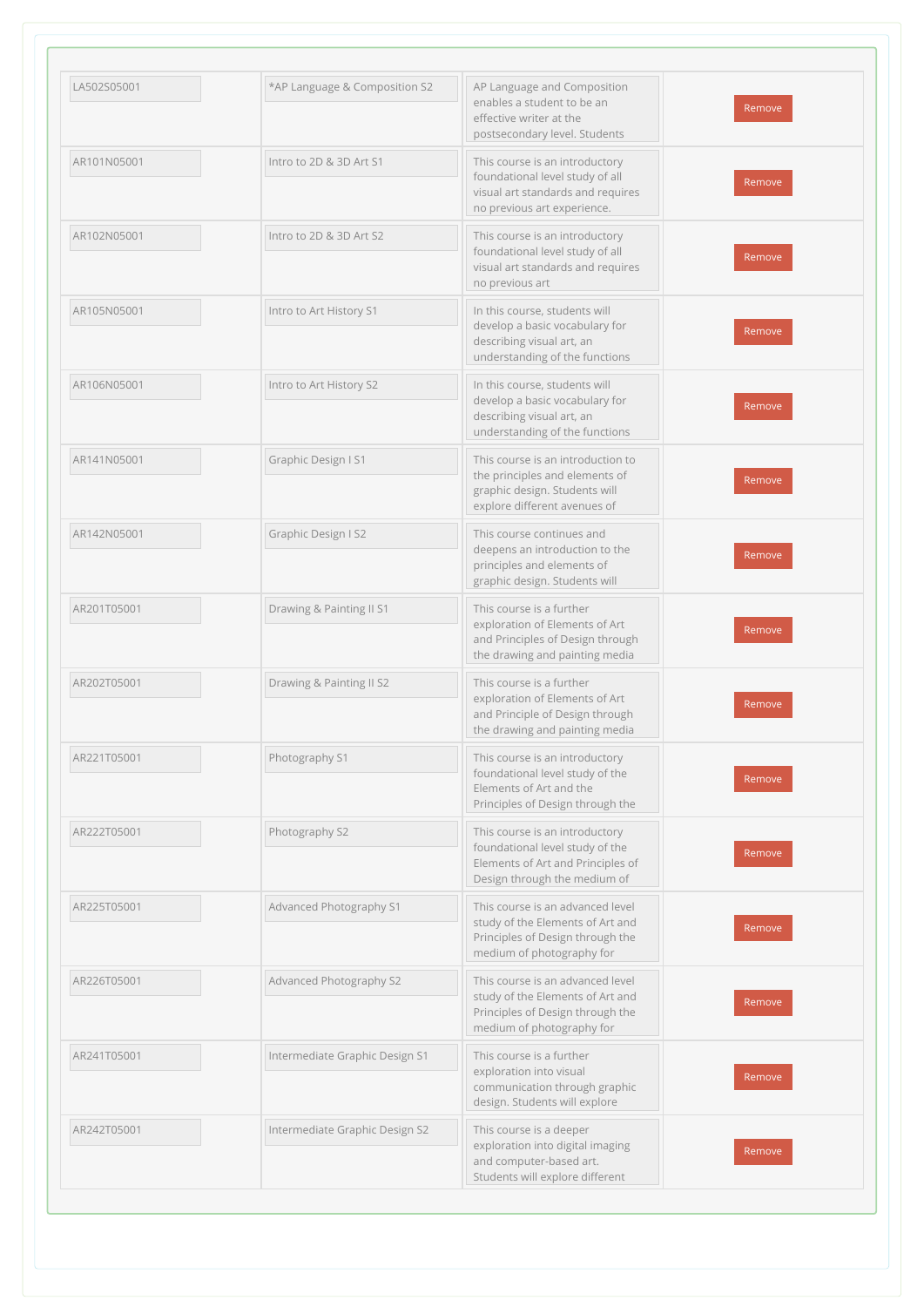| BS103N05001 | Intro to Business                      | Introduction to Business offers                                                                                                            |        |
|-------------|----------------------------------------|--------------------------------------------------------------------------------------------------------------------------------------------|--------|
|             |                                        | students the opportunity to<br>examine a variety of careers in<br>the business and marketing                                               | Remove |
| BS105N05001 | <b>General Business</b>                | General Business is designed to<br>enhance students'<br>understandings of the role<br>businesses play in our present-                      | Remove |
| BS111N05001 | <b>Beginning Computer Applications</b> | <b>Beginning Computer</b><br>Applications is designed<br>specifically for stuents new to<br>computer applications and/or                   | Remove |
| BS321R05001 | <b>Business Law</b>                    | The main objective of this course<br>is to help students understand<br>the basic legal principles<br>relevant to each individual's         | Remove |
| BS333E05001 | <b>Computer Applications</b>           | <b>Computer Applications includes</b><br>modern information processing<br>techniques with a heavy<br>emphasis on the use of                | Remove |
| CT101N05001 | Future Ready                           | Future Ready will direct students<br>in career and academic<br>planning. Students will be<br>exposed to all types of                       | Remove |
| CT301E05001 | Future Set                             | Starting to feel nervous about<br>graduating and moving out on<br>your own? Do you feel ready for<br>that next step after high school?     | Remove |
| FC101N05001 | Personal Health & Development          | Personal Development & Health<br>is a course designed to provide<br>students with information about<br>how to develop a healthy            | Remove |
| FC103N05001 | Child Development 1                    | Previously named: Child<br>DevelopmentThis course will<br>include sexual health,<br>conception, pregnancy and                              | Remove |
| FC201T05001 | <b>Health Relationships</b>            | The Relationships course<br>prepares students for a mature<br>adult role as a single person or a<br>marriage partner through the           | Remove |
| FC203T05001 | Child Development 2                    | Students will develop skills in the<br>care and guidance of children<br>from preschool to adolescent.<br>Students will examine various     | Remove |
| FC207T05001 | Housing Design                         | In this course students will<br>analyze career pathways and<br>opportunities for employment<br>and entrepreneurial endeavors               | Remove |
| FC213T05001 | Fashion Runway                         | Students in Fashion Careers will<br>explore fashion careers by doing<br>projects similar to those done in<br>the fashion industry, careers | Remove |
| MT111N05001 | Algebra I S1                           | Algebra is the foundation of<br>higher mathematics. Students<br>will explore functional<br>relationships, use algebraic                    | Remove |
| MT112N05001 | Algebra I S2                           | Algebra is the foundation of<br>higher mathematics. Students<br>will explore functional<br>relationships, use algebraic                    | Remove |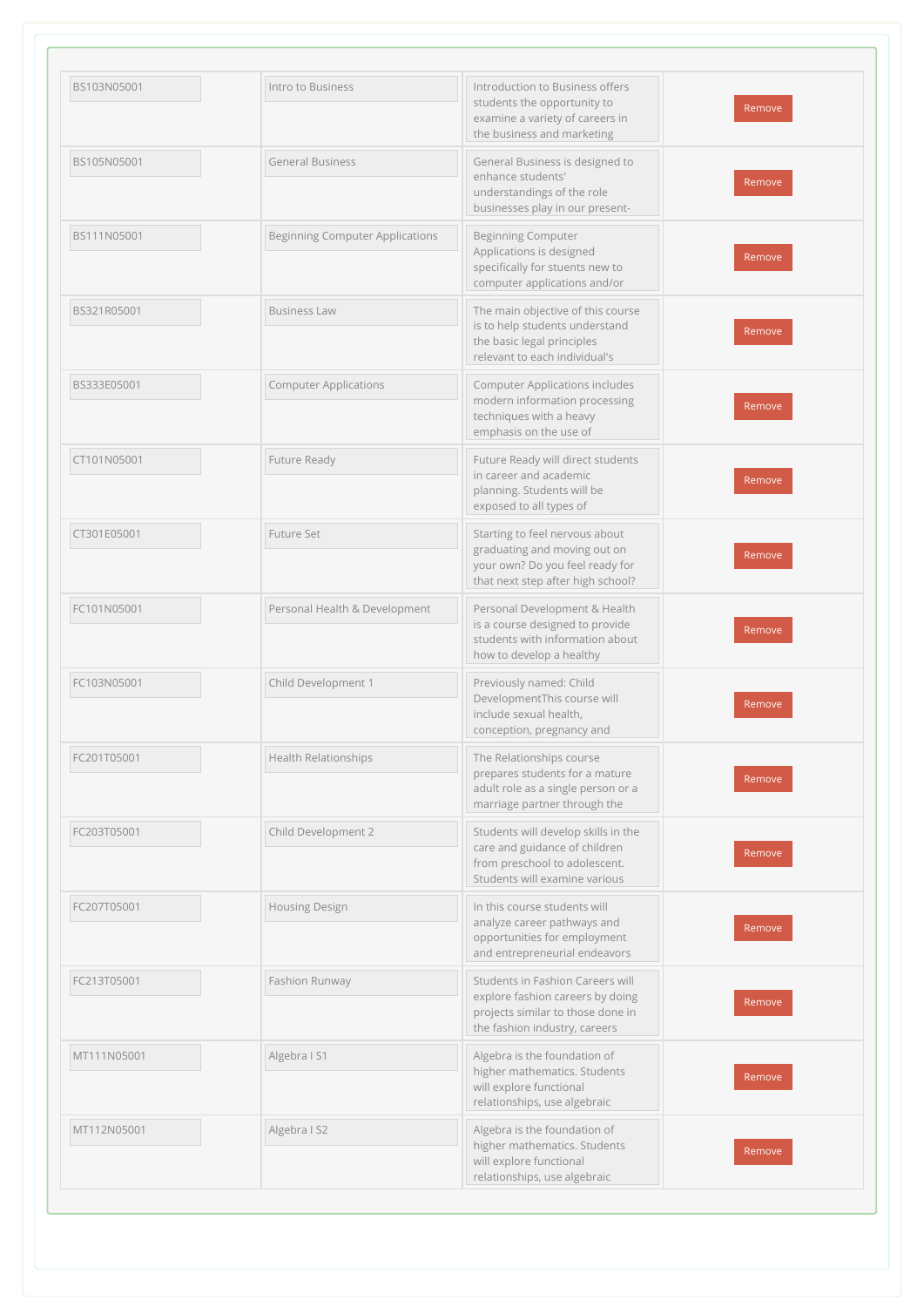| MT211T05001 | Geometry?S1                    | Geometry is the study of shape.                                                                                                            |        |
|-------------|--------------------------------|--------------------------------------------------------------------------------------------------------------------------------------------|--------|
|             |                                | Students will develop deductive<br>reasoning skills as they consider<br>properties of and relationships                                    | Remove |
| MT212T05001 | Geometry S2                    | Geometry is the study of shape.<br>Students will develop deductive<br>reasoning skills as they consider<br>properties of and relationships | Remove |
| MT311E05001 | Algebra II S1                  | This course extends basic<br>algebraic skills developed in<br>Algebra 1. Students study<br>patterns in functions and their                 | Remove |
| MT312E05001 | Algebra II S2                  | This course extends basic<br>algebraic skills developed in<br>Algebra 1. Students study<br>trigonometric functions and                     | Remove |
| MT321S05001 | Intro to Stats                 | Introduction to Statistics is a<br>one-semester class designed<br>primarily for seniors. Topics of<br>study include but are not limited    | Remove |
| MT323E05001 | Financial Math                 | This course examines topics<br>related to personal finances and<br>applies mathematical concepts<br>to everyday financial categories       | Remove |
| MT401S05001 | Pre-Calculus S1                | Pre-Calculus is the post-algebra<br>class to bridge students to<br>Calculus topics. Students explore<br>functions and their graphs,        | Remove |
| MT402S05001 | Pre-Calculus S2                | Pre-Calculus is the post-algebra<br>class to bridge students to<br>Calculus topics. Students explore<br>more complex trigonometry,         | Remove |
| MT413S05001 | Intro to Trig                  | By the end of the course,<br>students will have experienced<br>critical thinking and enhanced<br>their problem solving skills. The         | Remove |
| MS153N05001 | Music Theory                   | Students will study traditional<br>music theory, including scales,<br>chords, intervals, transposition,<br>and beginning part-writing.     | Remove |
| PH107N05001 | Contemporary Movement          | This course will focus on the<br>beginning to intermediate level<br>kinesthetic and intellectual<br>understanding of dance                 | Remove |
| PH115N05001 | <b>Fitness Walking</b>         | This course is designed for<br>students to improve<br>cardiovascular fitness by<br>walking. This course is                                 | Remove |
| PH131N05001 | Innovative Fitness             | Whether you are looking to<br>improve your overall physique,<br>gain strength, and flexibility, or<br>live a healthier lifestyle,          | Remove |
| PH227T05001 | Psychology of Health & Fitness | Within this course we will be<br>providing an overview to help<br>students develop a relationship<br>with exercise and lifelong fitness.   | Remove |
| SC201T05001 | Environmental Sci S1           | Environmental Science is a<br>course designed to explore<br>underlying causes and effects of<br>earth's natural and man-                   | Remove |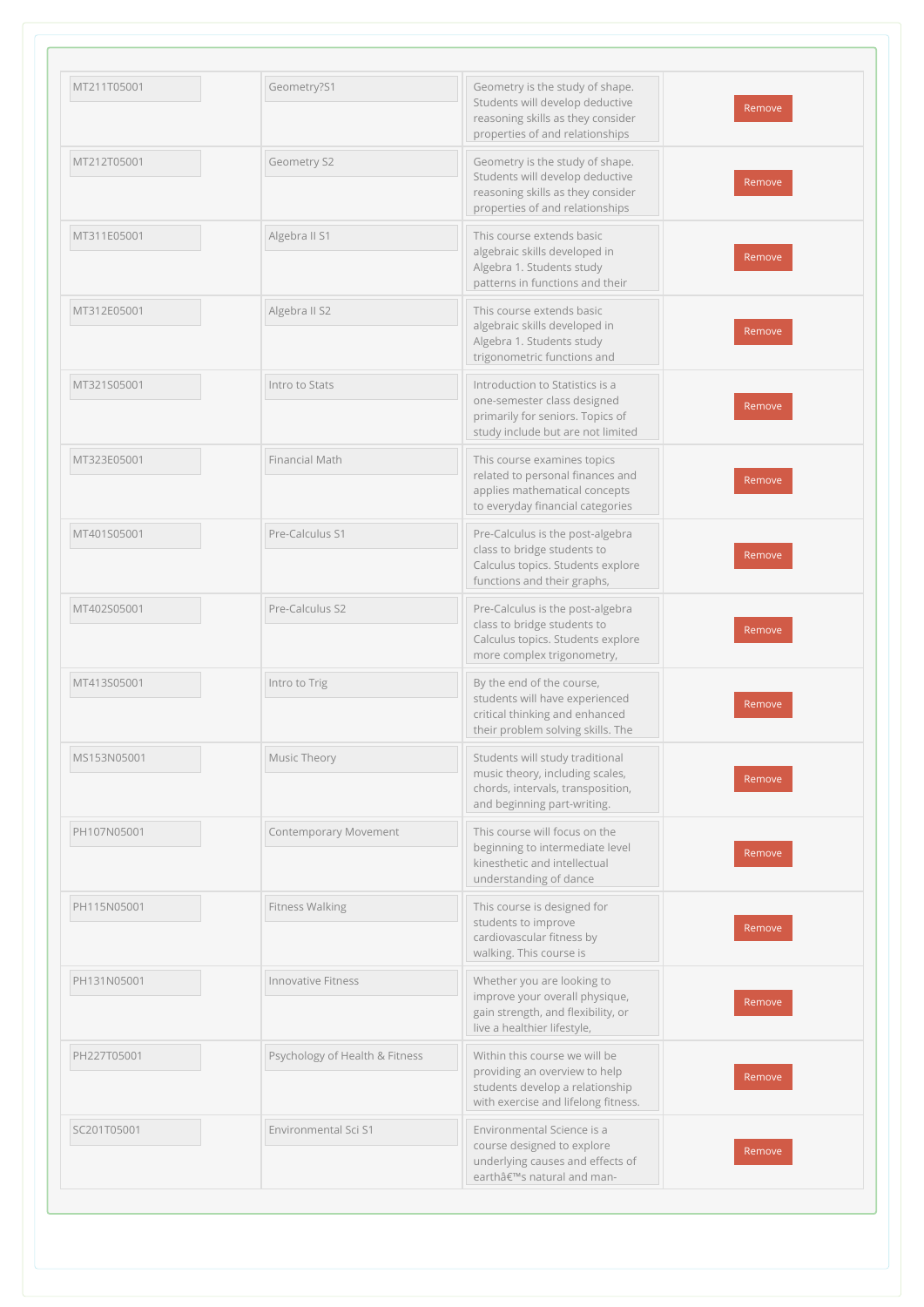| SC202T05001 | Environmental Sci S2          | Environmental Science is a<br>course designed to explore<br>underlying causes and effects of<br>earthâ€ <sup>™</sup> s natural and man-      | Remove |
|-------------|-------------------------------|----------------------------------------------------------------------------------------------------------------------------------------------|--------|
| SC203T05001 | <b>Biology S1</b>             | Biology is the study of life. This<br>lab-based course provides a<br>survey of life science topics with<br>a special focus on science        | Remove |
| SC204T05001 | <b>Biology S2</b>             | Biology is the study of life. This<br>lab-based course provides a<br>survey of life science topics with<br>a special focus on science        | Remove |
| SC205T05001 | Conceptual Physics S1         | This course examines physics<br>concepts without emphasizing<br>high level mathematics.Basic<br>Algebra skills are used to                   | Remove |
| SC206T05001 | Conceptual Physics S2         | This course examines physics<br>concepts without emphasizing<br>high level mathematics.Basic<br>Algebra skills are used to                   | Remove |
| SC207T05001 | Earth Science S1              | This interdisciplinary course,<br>consisting of a study of the earth<br>and space, is an integral part of<br>the science sequence. Topics of | Remove |
| SC208T05001 | Earth Science S2              | This interdisciplinary course,<br>consisting of a study of the earth<br>and space, is an integral part of<br>the science sequence. Topics of | Remove |
| SC301E05001 | Chemistry S1                  | The nature of matter and its<br>relationship to chemical changes<br>is emphasized in this course.<br>Matter is examined through a            | Remove |
| SC302E05001 | Chemistry S2                  | The nature of matter and its<br>relationship to chemical changes<br>is emphasized in this course.<br>Matter is examined through a            | Remove |
| SC309E05001 | Anatomy & Physiology          | Anatomy & Physiology is a one<br>semester survey course that<br>covers the structure and<br>function of the human body                       | Remove |
| SO103N05001 | Modern US History S1          | The Modern United States<br>History course provides students<br>with the analytical skills and<br>factual knowledge to deal                  | Remove |
| SO104N05001 | Modern US History S2          | This is the second semester of<br>Modern US History. The Modern<br>United States History course<br>provides students with the                | Remove |
| SO111N05001 | 20th?Century World History S1 | 20th Century World History<br>focuses on key issues, events<br>and people of the 20th Century<br>and helps students build the                | Remove |
| SO112N05001 | 20th?Century World History S2 | 20th Century World History<br>focuses on key issues, events<br>and people of the 20th Century<br>and helps students build the                | Remove |
| SO205T05001 | Psychology                    | This course is designed to<br>provide students with a basic<br>understanding of human<br>behavior and social                                 | Remove |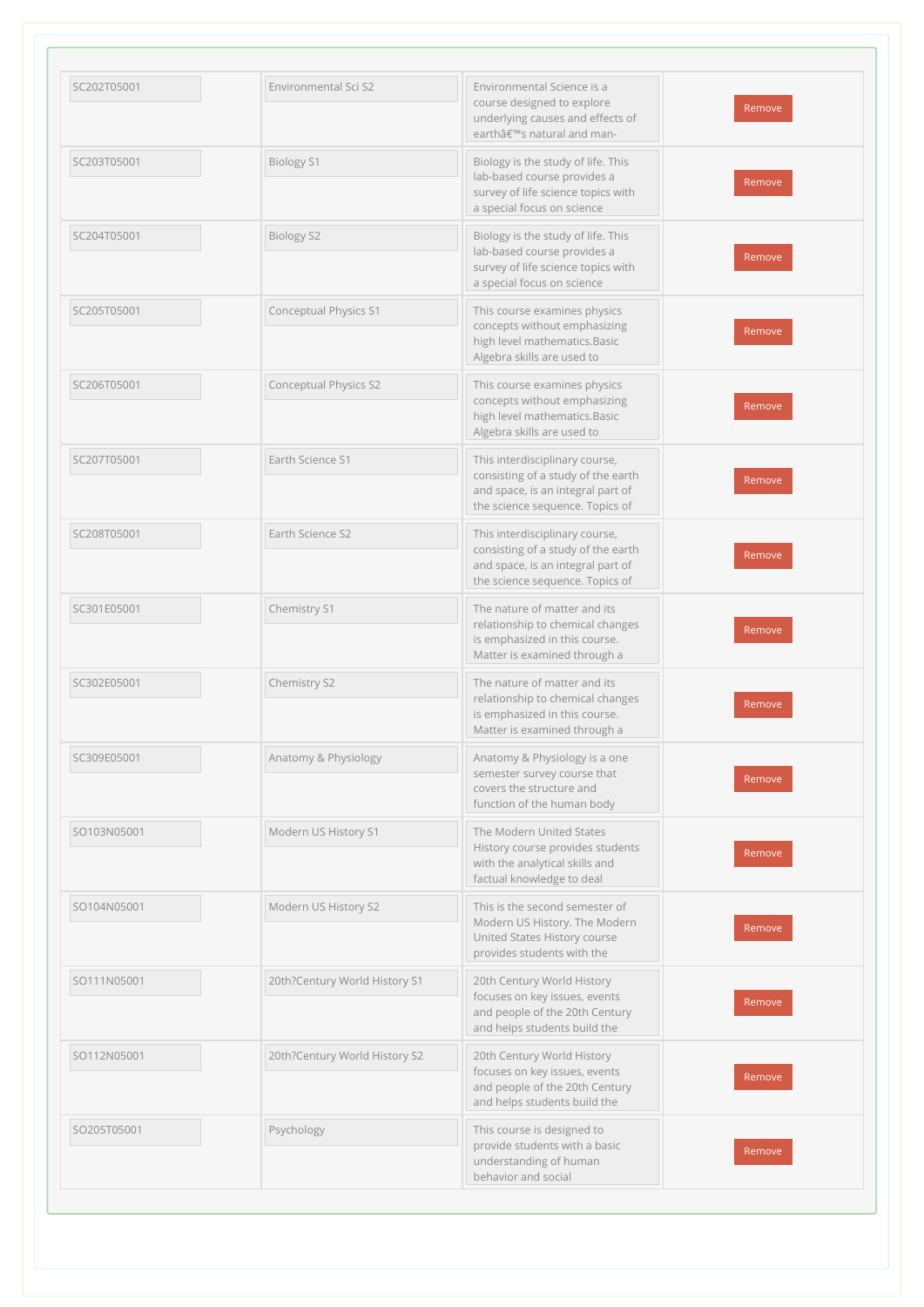| SO209T05001       | Sociology          | This course is designed to<br>provide students with a basic<br>understanding of the society in<br>which they live by analyzing and | Remove |
|-------------------|--------------------|------------------------------------------------------------------------------------------------------------------------------------|--------|
| SO403S05001       | Personal Economics | The study of personal<br>economics is a study of choices<br>and decision-making. This<br>course provides students with             | Remove |
| SO405S05001       | Government         | The ultimate goal of this one<br>semester course is active,<br>responsible citizenship. The<br>course provides students with       | Remove |
| SO513S05001       | *AP Psychology S1  | The AP U.S. History course is<br>designed to provide students<br>with the analytic skills and<br>factual knowledge necessary to    | Remove |
| SO514S05001       | *AP Psychology S2  | The AP U.S. History course is<br>designed to provide students<br>with the analytic skills and<br>factual knowledge necessary to    | Remove |
| WL111N05001       | Spanish I S1       | Spanish 1 is for learners in high<br>school who are new to Spanish<br>language study. First year<br>students engage daily with     | Remove |
| WL112N05001       | Spanish I S2       | Spanish 1 is for beginning<br>learners in high school. First<br>year students engage daily with<br>written and spoken Spanish      | Remove |
| WL211T05001       | Spanish II S1      | Spanish 2 is for continuing<br>beginning learners in high<br>school wanting to increase their<br>Spanish communicative             | Remove |
| WL212T05001       | Spanish II S2      | Spanish 2 semester 2 is for<br>continuing Spanish learners in<br>high school wanting to increase<br>their Spanish communicative    | Remove |
| WL311E05001       | Spanish III S1     | Third year Spanish students<br>continue to build their<br>intercultural competence<br>through the Spanish language as              | Remove |
| WL312E05001       | Spanish III S2     | Third year Spanish students<br>continue to build their<br>intercultural competence<br>through the Spanish language as              | Remove |
| <b>Add Course</b> |                    |                                                                                                                                    |        |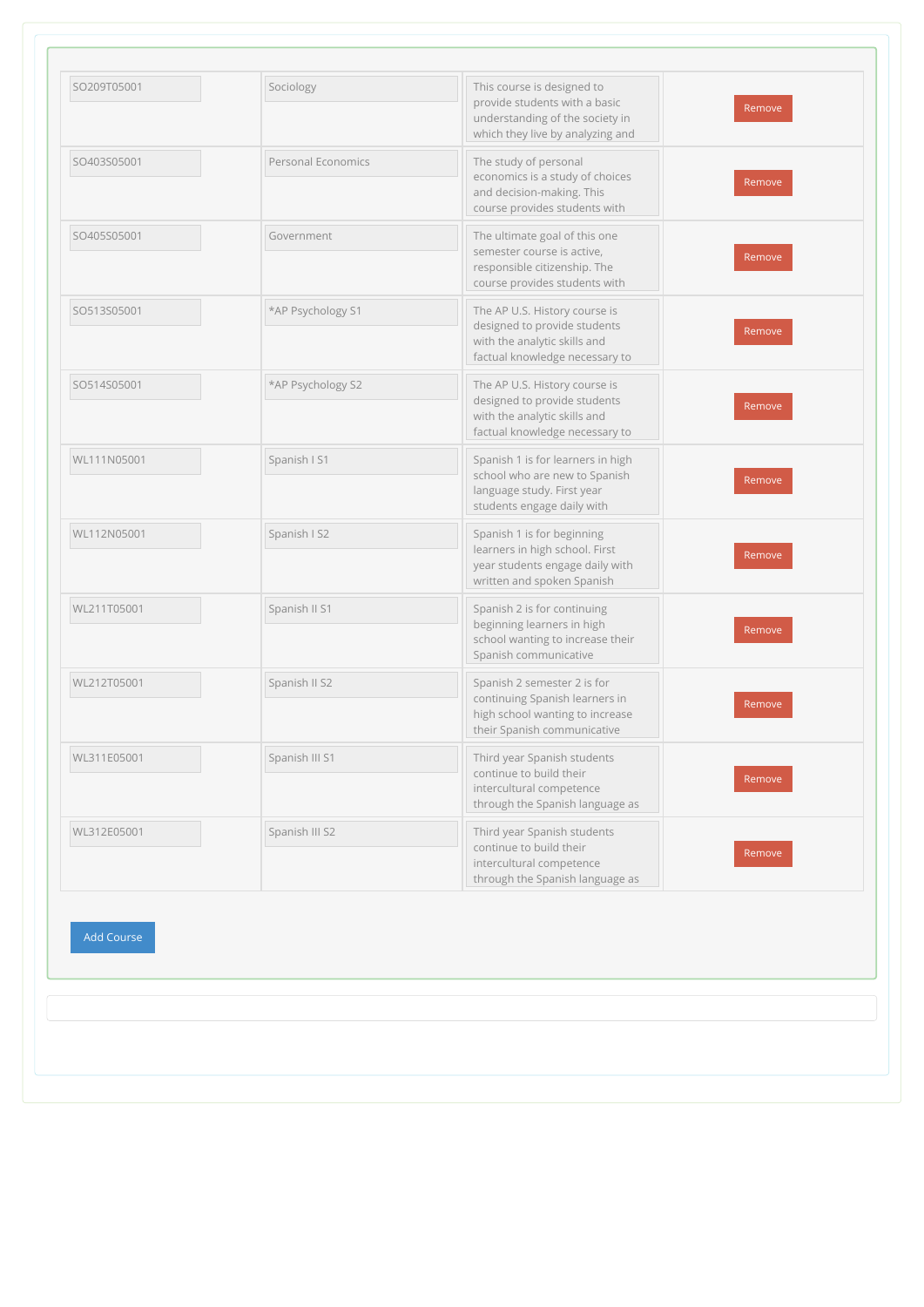|                                                                                                                                                                                                                                                           |       |      | Ask a Question 1<br>$\checkmark$ |
|-----------------------------------------------------------------------------------------------------------------------------------------------------------------------------------------------------------------------------------------------------------|-------|------|----------------------------------|
| Does your district offer online courses for purposes other than concurrent enrollment?<br>lowa Code 256.7(21)(a)                                                                                                                                          | ∩ Yes | ∴ No | $\bigcirc$ NA                    |
| Select N/A ONLY if the district has been approved to provide an online program.<br>Please note that the district must have a list of online course offerings available to<br>provide to the Department in the event the that the legislature asks for it. |       |      |                                  |
|                                                                                                                                                                                                                                                           |       |      |                                  |

Online 1b) Use the table below to provide the SCED code, name and a brief description of all online courses offered by the school for purposes other than concurrent enrollment.

Courses that should be entered

- Enter only courses that would have been offered outside of a pandemic situation. Do not enter course offerings for the 2020-21 school year that are a result of the COVID-19 pandemic.
- We are unable to connect this collection to BEDs and are unable to upload these courses for you. All courses meeting the criteria must be uploaded by the district.

SCED course code requirements for grades 9-12 are 11 characters in length and have four components:

- Course Description consisting of a two digit Subject Area and three digit Course Identifier
- Course Level consisting of one alphabetic character in UPPERCASE
- Camegie Units expressed as three digit number excluding the decimal point (e.g. 0.50 = 050)
- A two digit sequence representing a count of the number of times you re-use the first 5 digits for courses with different content or used to indicate 1st term/2nd term of a year-long course

| <b>SCED Code</b> | Course Name             | Description                                                                                                                           |        |
|------------------|-------------------------|---------------------------------------------------------------------------------------------------------------------------------------|--------|
| AR101N05001      | Intro to 2D & 3D Art S1 | This course is an introductory<br>foundational level study of all<br>visual art standards and requires<br>no previous art experience. | Remove |
| AR102N05001      | Intro to 2D & 3D Art S2 | This course is an introductory<br>foundational level study of all<br>visual art standards and requires<br>no previous art             | Remove |
| AR105N05001      | Intro to Art History S1 | In this course, students will<br>develop a basic vocabulary for<br>describing visual art, an<br>understanding of the functions        | Remove |
| AR106N05001      | Intro to Art History S2 | In this course, students will<br>develop a basic vocabulary for<br>describing visual art, an<br>understanding of the functions        | Remove |
| AR141N05001      | Graphic Design I S1     | This course is an introduction to<br>the principles and elements of<br>graphic design. Students will<br>explore different avenues of  | Remove |
| AR142N05001      | Graphic Design I S2     | This course continues and<br>deepens an introduction to the<br>principles and elements of<br>graphic design. Students will            | Remove |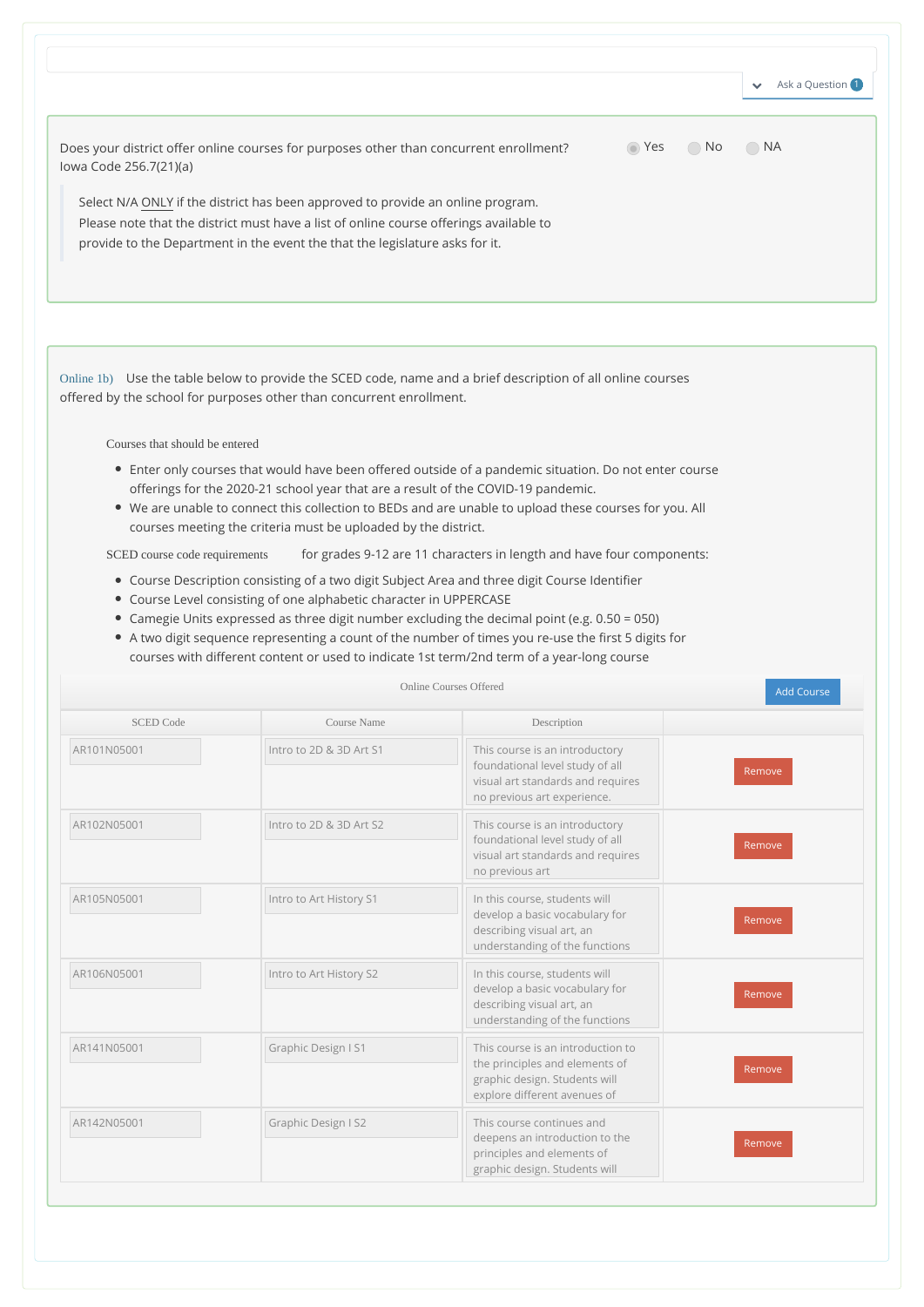| AR201T05001 | Drawing & Painting II S1               | This course is a further<br>exploration of Elements of Art           | Remove |
|-------------|----------------------------------------|----------------------------------------------------------------------|--------|
|             |                                        | and Principles of Design through<br>the drawing and painting media   |        |
| AR202T05001 | Drawing & Painting II S2               | This course is a further<br>exploration of Elements of Art           |        |
|             |                                        | and Principle of Design through<br>the drawing and painting media    | Remove |
| AR221T05001 | Photography S1                         | This course is an introductory<br>foundational level study of the    |        |
|             |                                        | Elements of Art and the<br>Principles of Design through the          | Remove |
| AR222T05001 | Photography S2                         | This course is an introductory<br>foundational level study of the    |        |
|             |                                        | Elements of Art and Principles of<br>Design through the medium of    | Remove |
| AR225T05001 | Advanced Photography S1                | This course is an advanced level<br>study of the Elements of Art and |        |
|             |                                        | Principles of Design through the<br>medium of photography for        | Remove |
| AR226T05001 | Advanced Photography S2                | This course is an advanced level<br>study of the Elements of Art and | Remove |
|             |                                        | Principles of Design through the<br>medium of photography for        |        |
| AR241T05001 | Intermediate Graphic Design S1         | This course is a further<br>exploration into visual                  | Remove |
|             |                                        | communication through graphic<br>design. Students will explore       |        |
| AR242T05001 | Intermediate Graphic Design S2         | This course is a deeper<br>exploration into digital imaging          |        |
|             |                                        | and computer-based art.<br>Students will explore different           | Remove |
| BS103N05001 | Intro to Business                      | Introduction to Business offers<br>students the opportunity to       | Remove |
|             |                                        | examine a variety of careers in<br>the business and marketing        |        |
| BS105N05001 | <b>General Business</b>                | General Business is designed to<br>enhance students'                 |        |
|             |                                        | understandings of the role<br>businesses play in our present-        | Remove |
| BS111N05001 | <b>Beginning Computer Applications</b> | <b>Beginning Computer</b><br>Applications is designed                |        |
|             |                                        | specifically for stuents new to<br>computer applications and/or      | Remove |
| BS321R05001 | <b>Business Law</b>                    | The main objective of this course<br>is to help students understand  |        |
|             |                                        | the basic legal principles<br>relevant to each individual's          | Remove |
| BS333E05001 | <b>Computer Applications</b>           | Computer Applications includes<br>modern information processing      |        |
|             |                                        | techniques with a heavy<br>emphasis on the use of                    | Remove |
| CT101N05001 | Future Ready                           | Future Ready will direct students<br>in career and academic          |        |
|             |                                        | planning. Students will be<br>exposed to all types of                | Remove |
| CT301E05001 | Future Set                             | Starting to feel nervous about<br>graduating and moving out on       |        |
|             |                                        | your own? Do you feel ready for<br>that next step after high school? | Remove |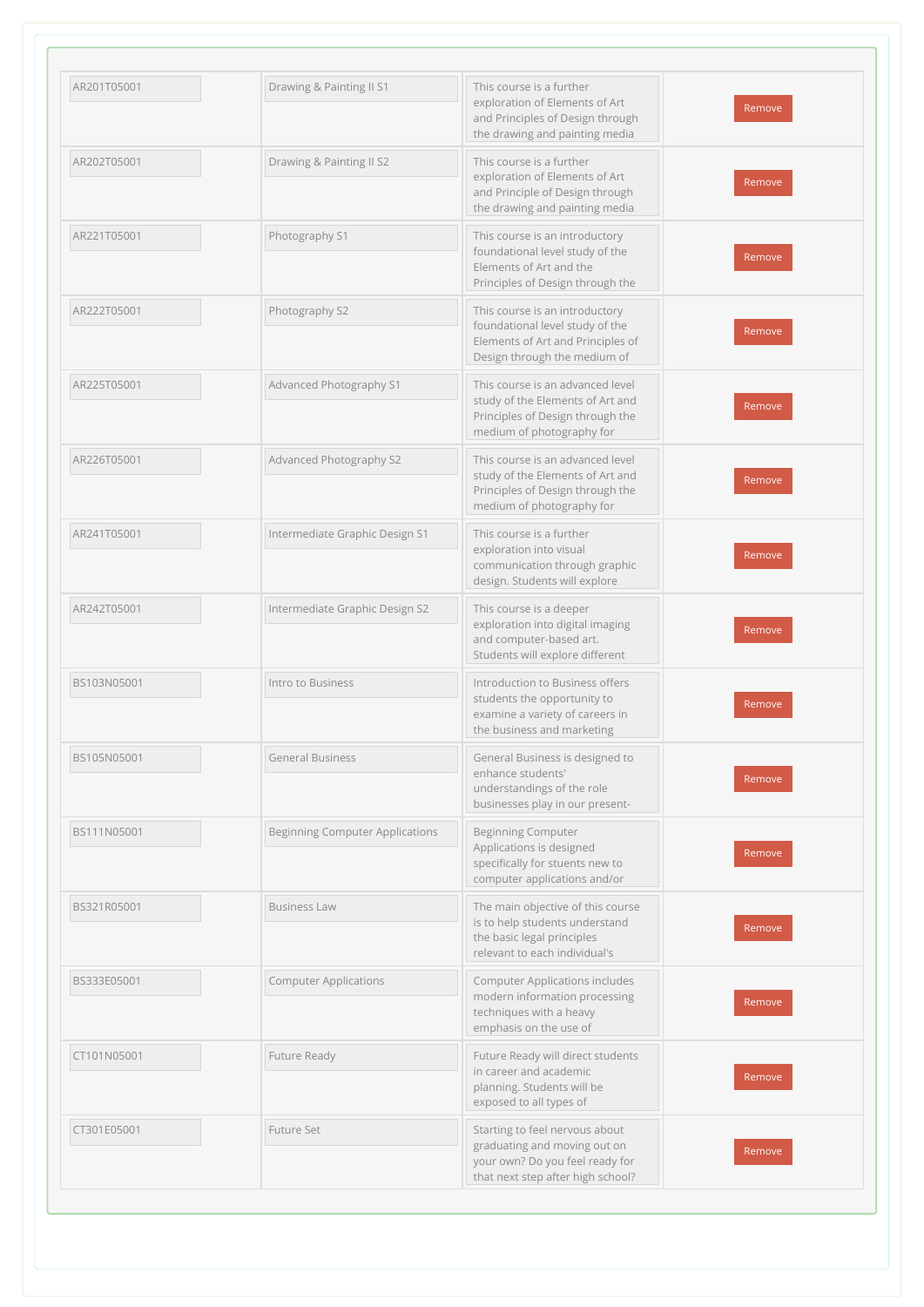| FC101N05001 | Personal Health & Development | Personal Development & Health<br>is a course designed to provide<br>students with information about<br>how to develop a healthy            | Remove |
|-------------|-------------------------------|--------------------------------------------------------------------------------------------------------------------------------------------|--------|
| FC103N05001 | Child Development 1           | Previously named: Child<br>DevelopmentThis course will<br>include sexual health,<br>conception, pregnancy and                              | Remove |
| FC201T05001 | Health Relationships          | The Relationships course<br>prepares students for a mature<br>adult role as a single person or a<br>marriage partner through the           | Remove |
| FC203T05001 | Child Development 2           | Students will develop skills in the<br>care and guidance of children<br>from preschool to adolescent.<br>Students will examine various     | Remove |
| FC207T05001 | <b>Housing Design</b>         | In this course students will<br>analyze career pathways and<br>opportunities for employment<br>and entrepreneurial endeavors               | Remove |
| FC213T05001 | Fashion Runway                | Students in Fashion Careers will<br>explore fashion careers by doing<br>projects similar to those done in<br>the fashion industry, careers | Remove |
| LA103N05001 | English I S1                  | English I develops basic<br>structures of reading and<br>writing, using a variety of works<br>from diverse authors to increase             | Remove |
| LA104N05001 | English I S2                  | English I develops basic<br>structures of reading and<br>writing, using a variety of works<br>from diverse authors to increase             | Remove |
| LA141N05001 | Modern Expression             | This one-semester course will<br>focus on issues and topics<br>relevant to modern life. Students<br>will be asked to question the          | Remove |
| LA205T05001 | English II S1                 | English II continues the<br>development of the structures of<br>communication with an<br>emphasis on the language arts                     | Remove |
| LA206T05001 | English II S2                 | English II continues the<br>development of the structures of<br>communication with an<br>emphasis on the language arts                     | Remove |
| LA303E05001 | Creative?Writing?1            | Creative Writing is a valuable<br>course for those who have an<br>interest in writing. The goal is to<br>achieve a greater appreciation of | Remove |
| LA305E05001 | English?III S1                | English III builds on the<br>structures of reading and<br>writing, using a variety of<br>materials representing different                  | Remove |
| LA306E05001 | English III S2                | English III builds on the<br>structures of reading and<br>writing, using a variety of<br>materials representing different                  | Remove |
| LA403S05001 | English IV S1                 | English IV (formerly known as<br>World Literature) includes a<br>survey of world literature<br>studied in a thematic approach              | Remove |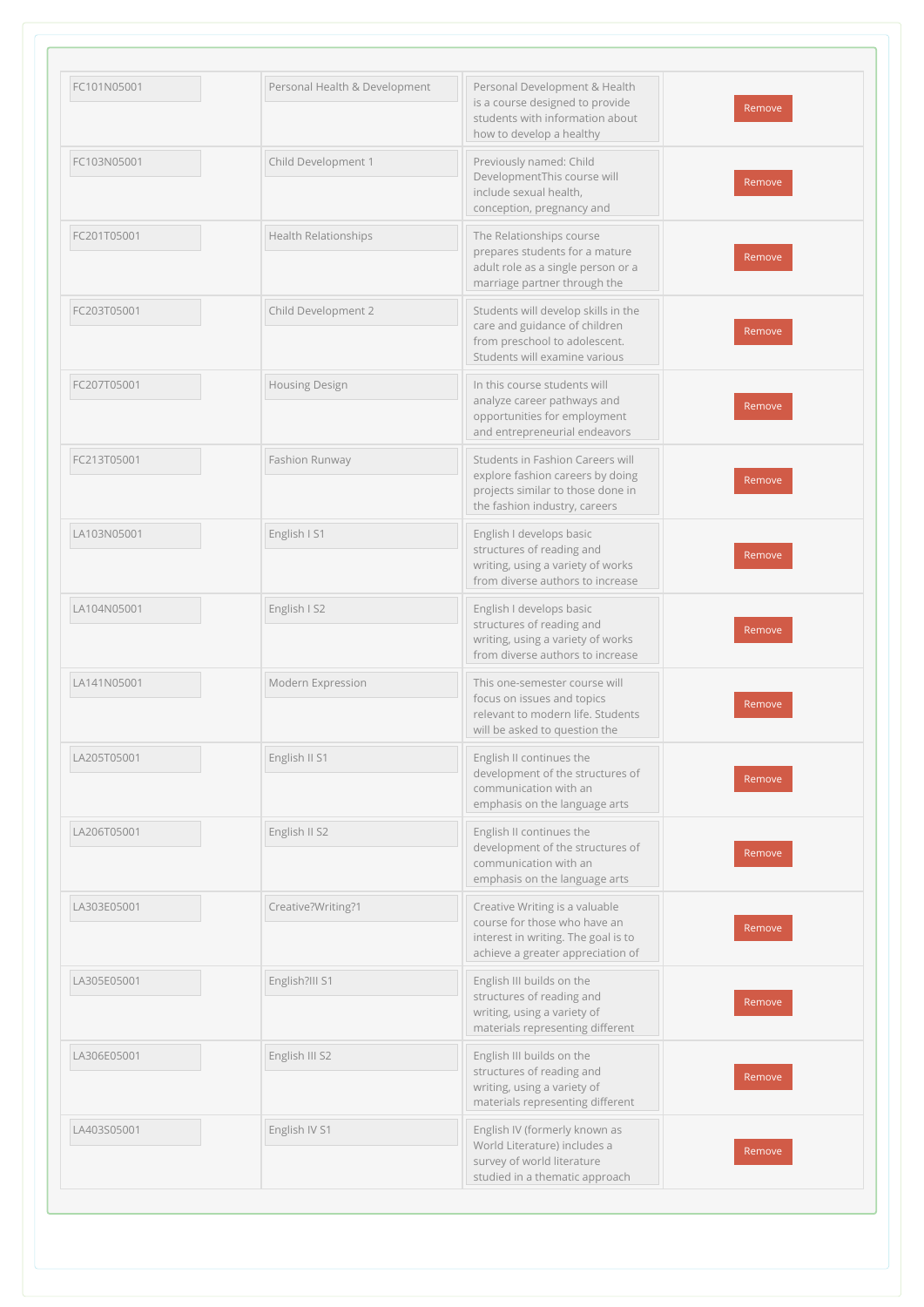| LA404S05001 | English IV S2                 | English IV (formerly known as<br>World Literature) includes a<br>survey of world literature<br>studied in a thematic approach                | Remove |
|-------------|-------------------------------|----------------------------------------------------------------------------------------------------------------------------------------------|--------|
| LA411S05001 | Creative Writing 2            | Creative Writing 2 is a valuable<br>course for those who have an<br>interest in writing. The goal is to<br>achieve a greater appreciation of | Remove |
| LA415S05001 | Contemporary Lit              | Literature and Composition:<br>Contemporary explores issues<br>presented inmodern fiction and<br>nonfiction and emphasizes                   | Remove |
| LA416S05001 | Sports Lit                    | In Literature and Composition:<br>Sports Literature, students will<br>examine both classic and<br>contemporary sports writing.               | Remove |
| LA417S05001 | Multi-Cultural Lit            | In Literature and Composition:<br>Multi-Cultural Literature,<br>students will examine literary<br>and informational texts by                 | Remove |
| LA419S05001 | Women in Lit                  | In Literature and Composition:<br>Women and Literature students<br>examine literary and<br>informational texts by and about                  | Remove |
| LA420S05001 | <b>Expository Text</b>        | Expository Text is a course<br>focused on the examination of<br>non-fiction text. Analysis and<br>writing is applied to a wide               | Remove |
| LA501S05001 | *AP Language & Composition S1 | AP Language and Composition<br>enables a student to be an<br>effective writer at the<br>postsecondary level. Students                        | Remove |
| LA502S05001 | *AP Language & Composition S2 | AP Language and Composition<br>enables a student to be an<br>effective writer at the<br>postsecondary level. Students                        | Remove |
| MT111N05001 | Algebra I S1                  | Algebra is the foundation of<br>higher mathematics. Students<br>will explore functional<br>relationships, use algebraic                      | Remove |
| MT112N05001 | Algebra I S2                  | Algebra is the foundation of<br>higher mathematics. Students<br>will explore functional<br>relationships, use algebraic                      | Remove |
| MT211T05001 | Geometry?S1                   | Geometry is the study of shape.<br>Students will develop deductive<br>reasoning skills as they consider<br>properties of and relationships   | Remove |
| MT212T05001 | Geometry S2                   | Geometry is the study of shape.<br>Students will develop deductive<br>reasoning skills as they consider<br>properties of and relationships   | Remove |
| MT311E05001 | Algebra II S1                 | This course extends basic<br>algebraic skills developed in<br>Algebra 1. Students study<br>patterns in functions and their                   | Remove |
| MT312E05001 | Algebra II S2                 | This course extends basic<br>algebraic skills developed in<br>Algebra 1. Students study<br>trigonometric functions and                       | Remove |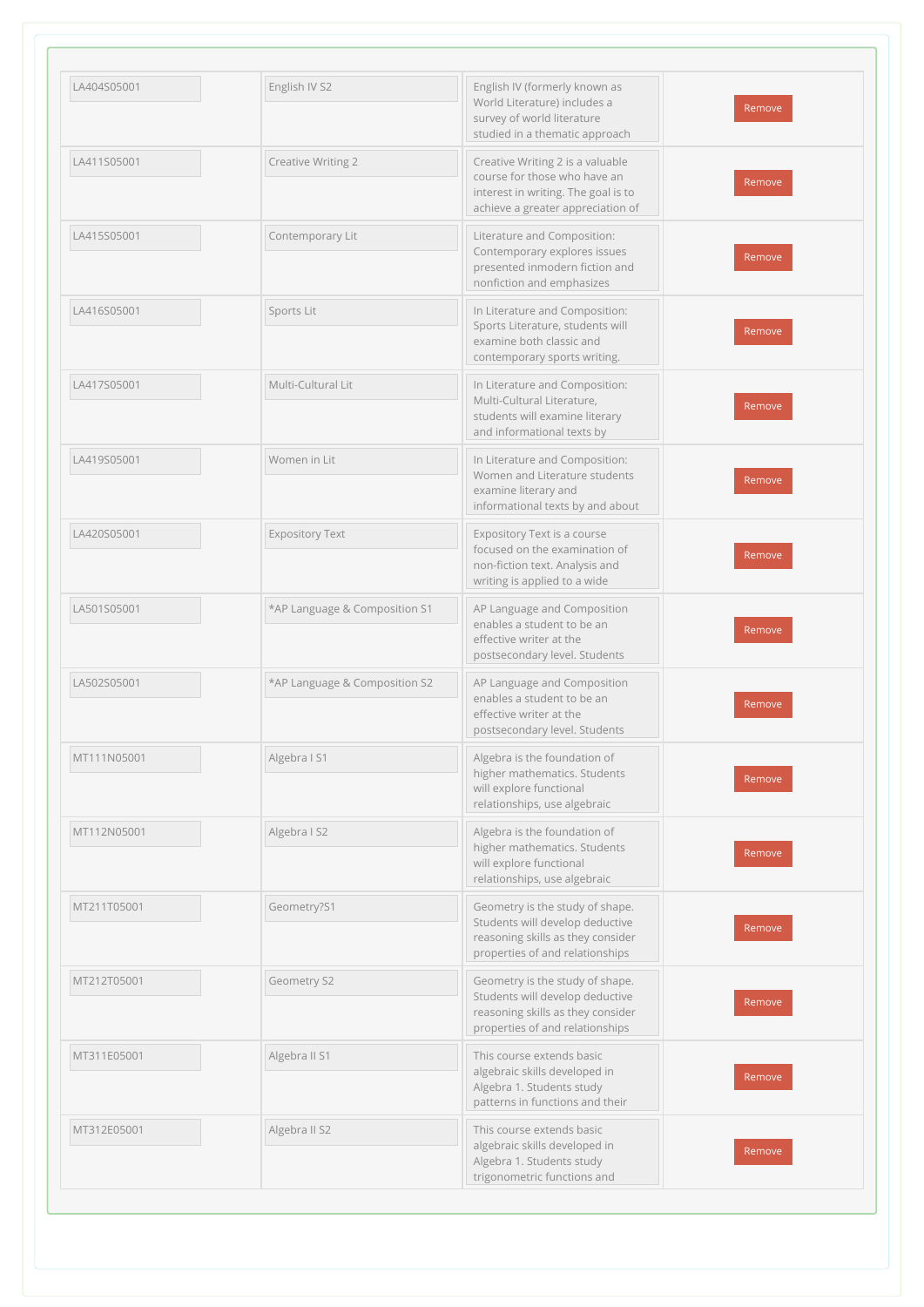| MT321E05001 | Intro to Stats                 | Introduction to Statistics is a<br>one-semester class designed<br>primarily for seniors. Topics of<br>study include but are not limited  | Remove |
|-------------|--------------------------------|------------------------------------------------------------------------------------------------------------------------------------------|--------|
| MT323E05001 | Financial Math                 | This course examines topics<br>related to personal finances and<br>applies mathematical concepts<br>to everyday financial categories     | Remove |
| MT401S05001 | Pre-Calculus S1                | Pre-Calculus is the post-algebra<br>class to bridge students to<br>Calculus topics. Students explore<br>functions and their graphs,      | Remove |
| MT402S05001 | Pre-Calculus S2                | Pre-Calculus is the post-algebra<br>class to bridge students to<br>Calculus topics. Students explore<br>more complex trigonometry,       | Remove |
| MT413S05001 | Intro to Trig                  | By the end of the course,<br>students will have experienced<br>critical thinking and enhanced<br>their problem solving skills. The       | Remove |
| MS153N05001 | Music Theory                   | Students will study traditional<br>music theory, including scales,<br>chords, intervals, transposition,<br>and beginning part-writing.   | Remove |
| PH107N05001 | <b>Contemporary Movement</b>   | This course will focus on the<br>beginning to intermediate level<br>kinesthetic and intellectual<br>understanding of dance               | Remove |
| PH115N05001 | Fitness Walking                | This course is designed for<br>students to improve<br>cardiovascular fitness by<br>walking. This course is                               | Remove |
| PH131N05001 | <b>Innovative Fitness</b>      | Whether you are looking to<br>improve your overall physique,<br>gain strength, and flexibility, or<br>live a healthier lifestyle,        | Remove |
| PH227T05001 | Psychology of Health & Fitness | Within this course we will be<br>providing an overview to help<br>students develop a relationship<br>with exercise and lifelong fitness. | Remove |
| SC201T05001 | Environmental Sci S1           | Environmental Science is a<br>course designed to explore<br>underlying causes and effects of<br>earth's natural and man-made             | Remove |
| SC202T05001 | Environmental Sci S2           | Environmental Science is a<br>course designed to explore<br>underlying causes and effects of<br>earth's natural and man-made             | Remove |
| SC203T05001 | <b>Biology S1</b>              | Biology is the study of life. This<br>lab-based course provides a<br>survey of life science topics with<br>a special focus on science    | Remove |
| SC204T05001 | <b>Biology S2</b>              | Biology is the study of life. This<br>lab-based course provides a<br>survey of life science topics with<br>a special focus on science    | Remove |
| SC205T05001 | Conceptual Physics S1          | This course examines physics<br>concepts without emphasizing<br>high level mathematics.Basic<br>Algebra skills are used to               | Remove |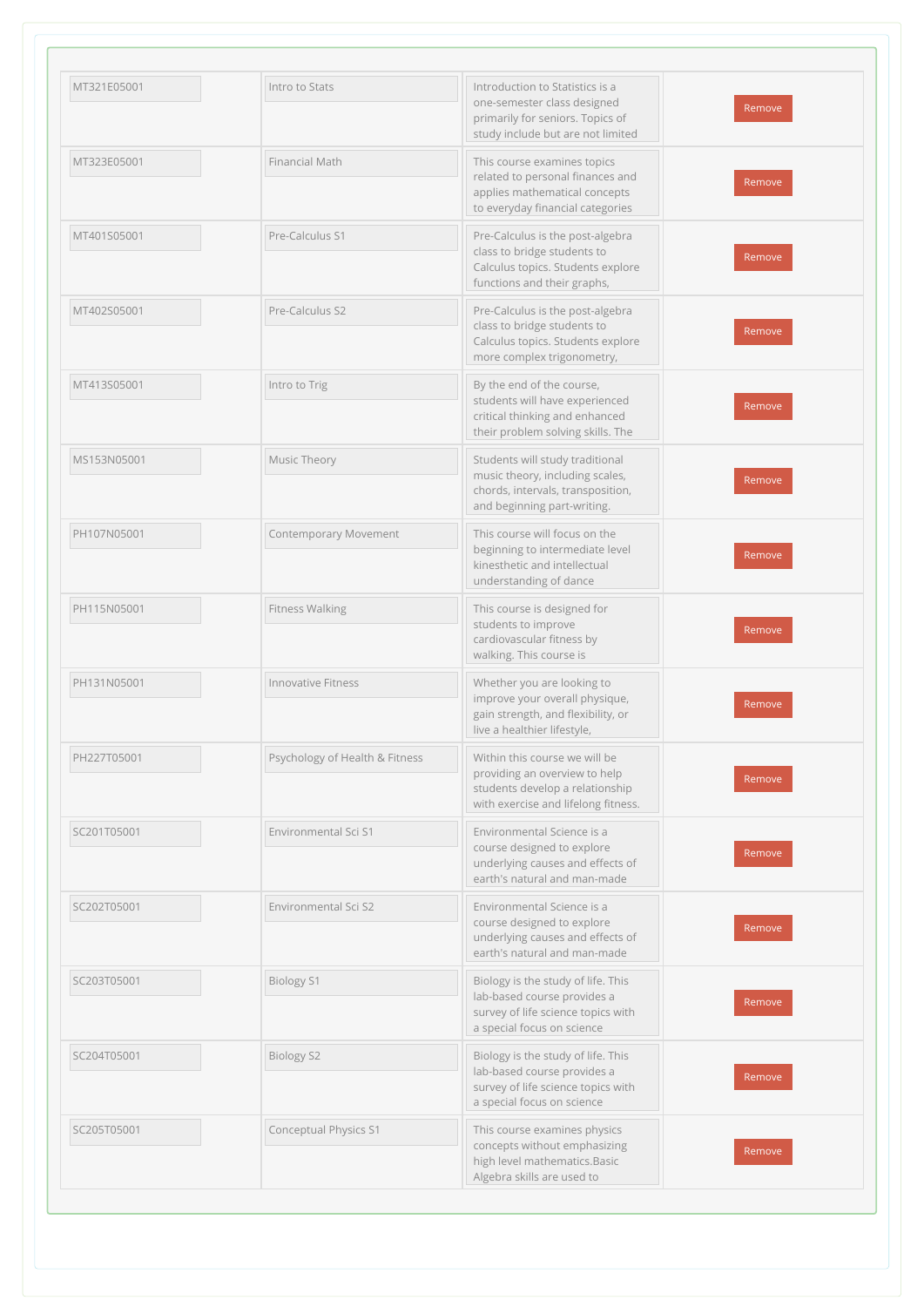| SC206T05001 | <b>Conceptual Physics S2</b>  | This course examines physics<br>concepts without emphasizing<br>high level mathematics. Basic<br>Algebra skills are used to                  | Remove |
|-------------|-------------------------------|----------------------------------------------------------------------------------------------------------------------------------------------|--------|
| SC207T05001 | Earth Science S1              | This interdisciplinary course,<br>consisting of a study of the earth<br>and space, is an integral part of<br>the science sequence. Topics of | Remove |
| SC208T05001 | Earth Science S2              | This interdisciplinary course,<br>consisting of a study of the earth<br>and space, is an integral part of<br>the science sequence. Topics of | Remove |
| SC301E05001 | Chemistry S1                  | The nature of matter and its<br>relationship to chemical changes<br>is emphasized in this course.<br>Matter is examined through a            | Remove |
| SC302E05001 | Chemistry S2                  | The nature of matter and its<br>relationship to chemical changes<br>is emphasized in this course.<br>Matter is examined through a            | Remove |
| SC309E05001 | Anatomy & Physiology          | Anatomy & Physiology is a one<br>semester survey course that<br>covers the structure and<br>function of the human body                       | Remove |
| SO103N05001 | Modern US History S1          | The Modern United States<br>History course provides students<br>with the analytical skills and<br>factual knowledge to deal                  | Remove |
| SO104N05001 | Modern US History S2          | This is the second semester of<br>Modern US History. The Modern<br>United States History course<br>provides students with the                | Remove |
| SO111N05001 | 20th?Century World History S1 | 20th Century World History<br>focuses on key issues, events<br>and people of the 20th Century<br>and helps students build the                | Remove |
| SO112N05001 | 20th?Century World History S2 | 20th Century World History<br>focuses on key issues, events<br>and people of the 20th Century<br>and helps students build the                | Remove |
| SO205T05001 | Psychology                    | This course is designed to<br>provide students with a basic<br>understanding of human<br>behavior and social                                 | Remove |
| SO209T05001 | Sociology                     | This course is designed to<br>provide students with a basic<br>understanding of the society in<br>which they live by analyzing and           | Remove |
| SO403S05001 | Personal Economics            | The study of personal<br>economics is a study of choices<br>and decision-making. This<br>course provides students with                       | Remove |
| SO405S05001 | Government                    | The ultimate goal of this one<br>semester course is active,<br>responsible citizenship. The<br>course provides students with                 | Remove |
| SO513S05001 | *AP Psychology S1             | The AP U.S. History course is<br>designed to provide students<br>with the analytic skills and<br>factual knowledge necessary to              | Remove |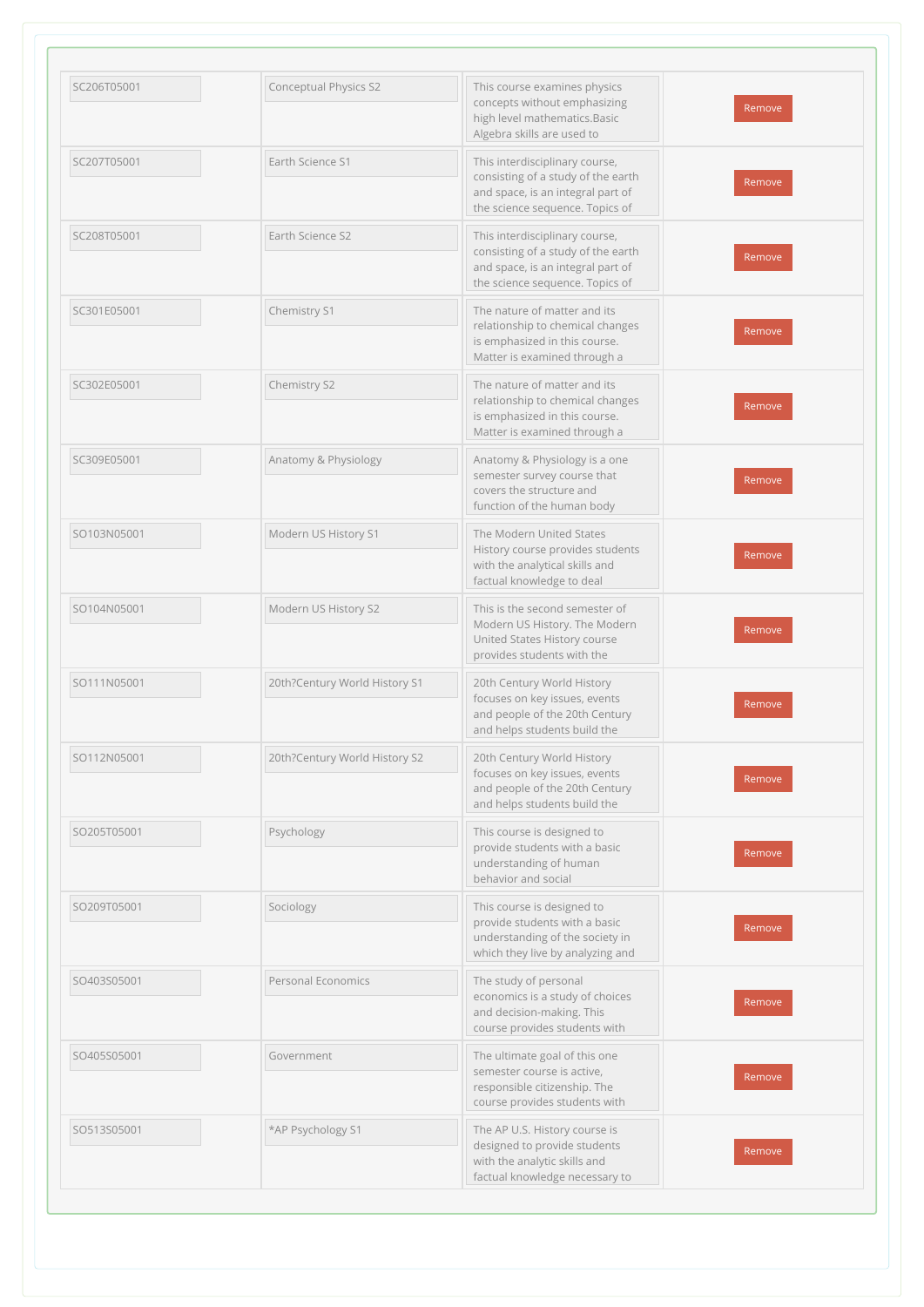| SO514S05001 | *AP Psychology S2 | The AP U.S. History course is<br>designed to provide students<br>with the analytic skills and<br>factual knowledge necessary to | Remove |
|-------------|-------------------|---------------------------------------------------------------------------------------------------------------------------------|--------|
| WL111N05001 | Spanish I S1      | Spanish 1 is for learners in high<br>school who are new to Spanish<br>language study. First year<br>students engage daily with  | Remove |
| WL112N05001 | Spanish I S2      | Spanish 1 is for beginning<br>learners in high school. First<br>year students engage daily with<br>written and spoken Spanish   | Remove |
| WL211T05001 | Spanish II S1     | Spanish 2 is for continuing<br>beginning learners in high<br>school wanting to increase their<br>Spanish communicative          | Remove |
| WL212T05001 | Spanish II S2     | Spanish 2 semester 2 is for<br>continuing Spanish learners in<br>high school wanting to increase<br>their Spanish communicative | Remove |
| WL311E05001 | Spanish III S1    | Third year Spanish students<br>continue to build their<br>intercultural competence<br>through the Spanish language as           | Remove |
| WL312E05001 | Spanish III S2    | Third year Spanish students<br>continue to build their<br>intercultural competence<br>through the Spanish language as           | Remove |

## Mentoring & Induction Plans

Section 284.5A(3) requires that districts include its plan for beginning administrators in the school district's comprehensive school improvement plan submitted pursuant to section 256.7, subsection 21.

#### Questions about this plan should be directed to Matt Ludwig at (515) 326-5333.

Add Course

| M&I 1) Induction Plan for<br><b>Beginning School</b><br>Administrators. (Choose one) | The district has created and implemented a mentoring and induction plan fo                 |
|--------------------------------------------------------------------------------------|--------------------------------------------------------------------------------------------|
|                                                                                      |                                                                                            |
| 14-a-1) The plan was created<br>and/or revised on (Enter date)                       | 9/8/2020<br>$\frac{1}{\left\vert \frac{1}{\left\vert \mathbf{q}\right\vert }\right\vert }$ |
|                                                                                      |                                                                                            |
| 14-a-2) Upload the plan                                                              |                                                                                            |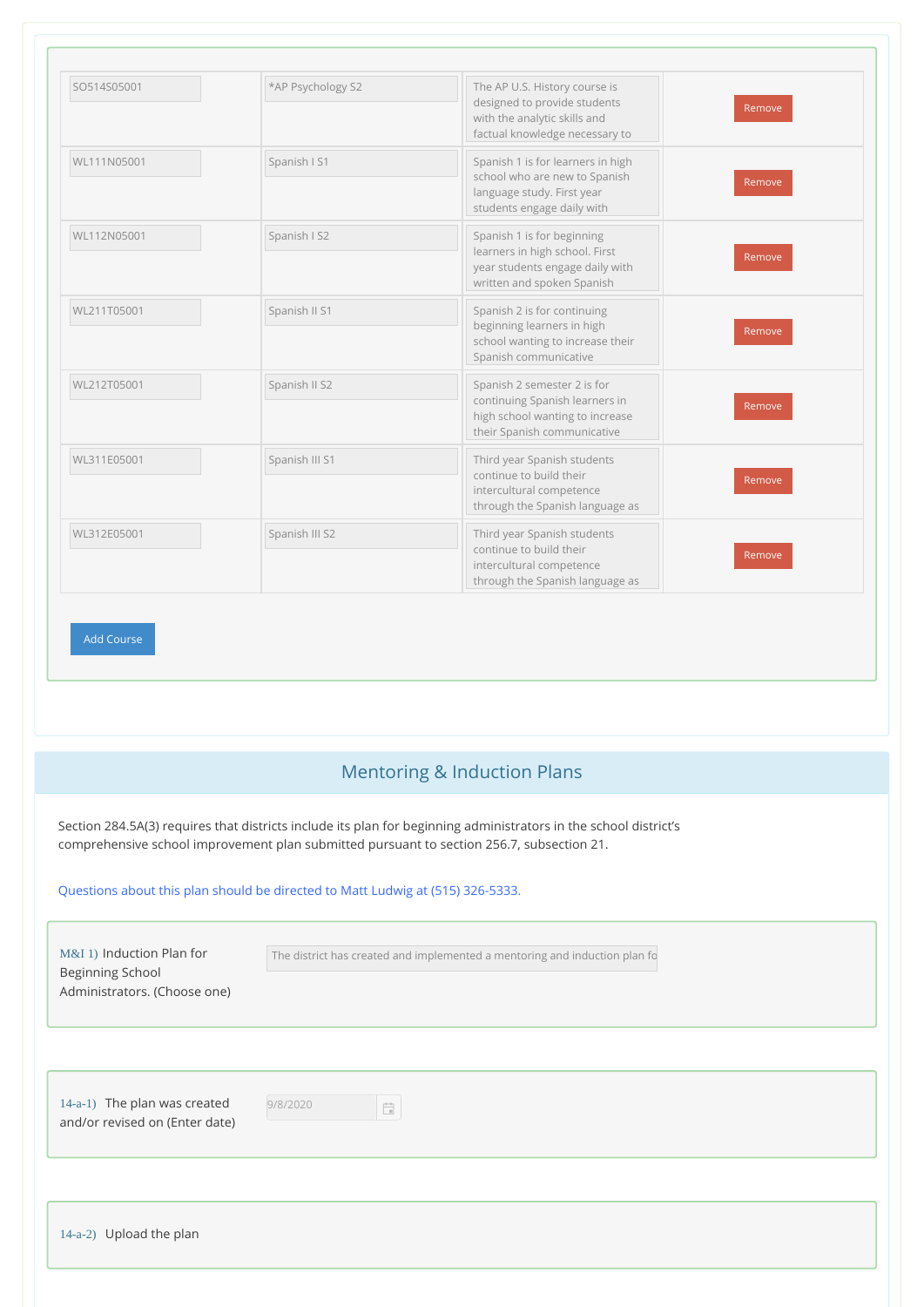| (Template required )<br>Questions about this plan<br>should be directed to Matt<br>Ludwig at (515) 281-3750.                                | <b>File Uploaded:</b><br>Principal Mentoring & Induction 2020-21.pdf<br>Uploaded on: 09/08/2020                                                                                                                             |  |
|---------------------------------------------------------------------------------------------------------------------------------------------|-----------------------------------------------------------------------------------------------------------------------------------------------------------------------------------------------------------------------------|--|
| districts Teacher Leadership and Compensation (TLC) plan.                                                                                   | Section 284.5(2) requires that districts include its plan for beginning teachers in the school district's<br>comprehensive school improvement plan submitted pursuant to section 256.7, subsection 21, or as part of the    |  |
|                                                                                                                                             | Questions about this plan should be directed to Larry Bice at (515) 725-0101.                                                                                                                                               |  |
| M&I 2) Induction Plan for<br>Beginning School Teachers.<br>(Choose one)                                                                     | CSIP - The district will submit its mentoring and induction plan for beginning                                                                                                                                              |  |
| M&I 2-a) The plan was created<br>and/or revised on (Enter date)                                                                             | 9/8/2020<br>$\frac{q-2}{\pi}$                                                                                                                                                                                               |  |
| M&I 2-b) Upload the plan<br>(Template required )<br>Questions about this plan<br>should be directed to Marietta<br>Rives at (515) 281-6038. | <b>File Uploaded:</b><br>DMPSMentoringAndInductionPlan-Teacher Sept<br>2020.pdf<br>Uploaded on: 09/08/2020                                                                                                                  |  |
|                                                                                                                                             |                                                                                                                                                                                                                             |  |
|                                                                                                                                             | Professional Development Plan                                                                                                                                                                                               |  |
| subsection 21.                                                                                                                              | Section 284.6(3) states that district shall incorporate a district professional development plan into the district's<br>comprehensive school improvement plan submitted to the department in accordance with section 256.7, |  |
|                                                                                                                                             | Questions about this plan should be directed to Maryam Rod Szabo at (515) 360-7369.                                                                                                                                         |  |
| PD 1) The plan was created<br>and/or revised on (Enter date)                                                                                | 8/30/2020<br>$\frac{1}{\left\vert \frac{1}{\left\vert \mathbf{1}\right\vert }\right\vert }$                                                                                                                                 |  |
|                                                                                                                                             |                                                                                                                                                                                                                             |  |
| $DD(0)$ Using $\overline{A}$                                                                                                                |                                                                                                                                                                                                                             |  |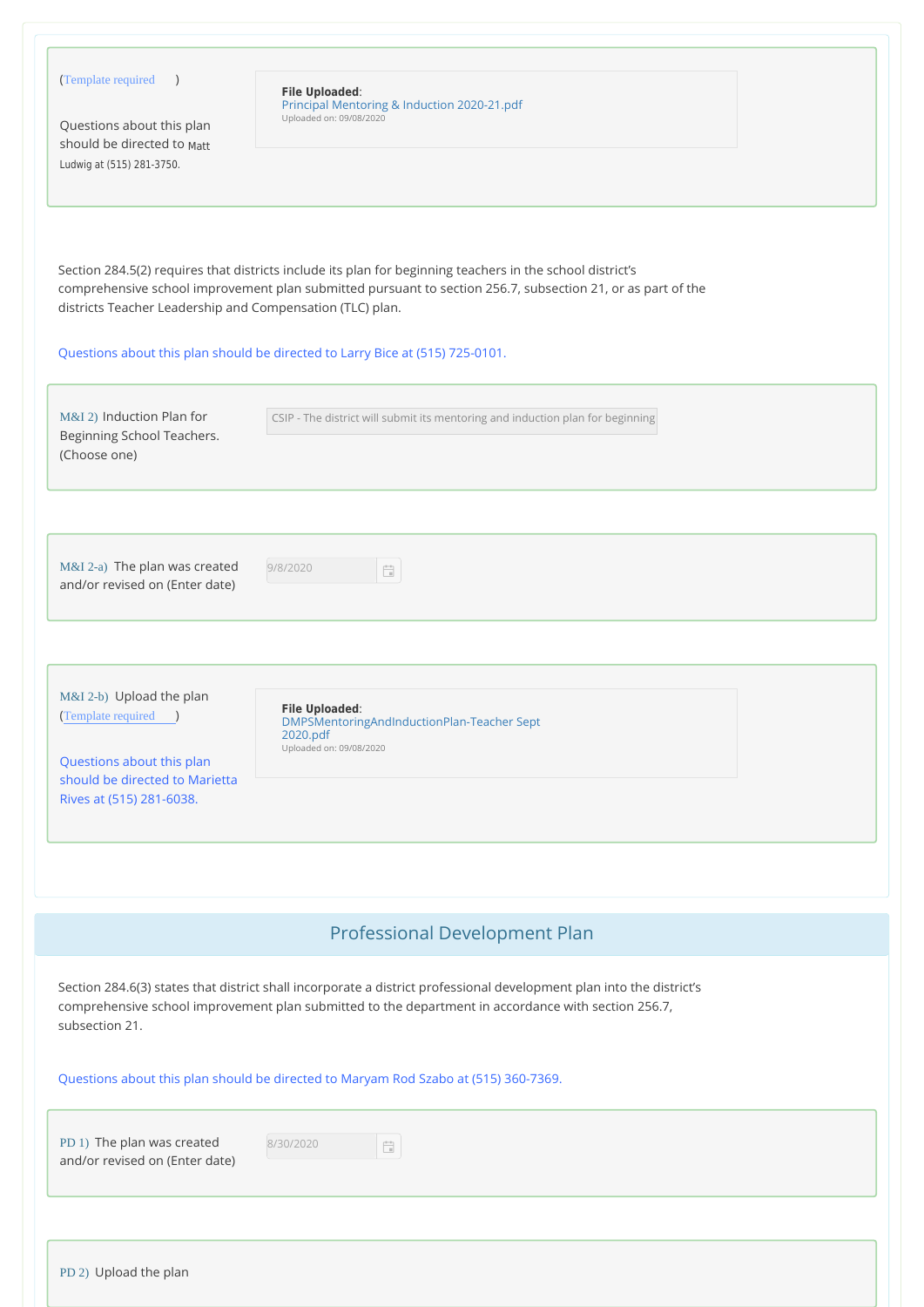| (Template required)<br>Questions about this plan<br>should be directed to Maryam<br>Rod Szabo at (515) 360-7369. | <b>File Uploaded:</b><br>DMPS PD Plan 20-21.docx<br>Uploaded on: 09/09/2020                                                                                                                                        |  |
|------------------------------------------------------------------------------------------------------------------|--------------------------------------------------------------------------------------------------------------------------------------------------------------------------------------------------------------------|--|
|                                                                                                                  | <b>Talented and Gifted Plan</b>                                                                                                                                                                                    |  |
|                                                                                                                  | Program plans shall be part of the school improvement plan submitted pursuant to section 256.7, subsection 21,<br>paragraph "a." The district has created and implemented a plan for talented and gifted students. |  |
|                                                                                                                  | Questions about this plan should be directed to Rosanne Malek at (515) 281-3199.                                                                                                                                   |  |
| T&G 1) The plan was created<br>and/or revised on (Enter date)                                                    | 9/8/2020<br>$\frac{1}{\left\vert \frac{1}{\left\vert \mathbf{q}\right\vert }\right\vert }$                                                                                                                         |  |
| T&G 2) Upload the required<br>cover sheet (Template<br>required )                                                | <b>File Uploaded:</b><br>20-21 Cover Sheet DMPS GT Program<br>Accreditation.docx<br>Uploaded on: 09/11/2020                                                                                                        |  |
| T&G 3) Upload the plan (Plan<br>requirements )                                                                   | <b>File Uploaded:</b><br>20-21 DMPS GT Program Accreditation Plan.docx<br>Uploaded on: 09/11/2020                                                                                                                  |  |

# Career Planning

Does your district serve 8th, 9th, 10th, 11th, or 12th grade students? No No No

Career 1) The district utilized a Career Information System (CIS) that meets state standards pursuant to section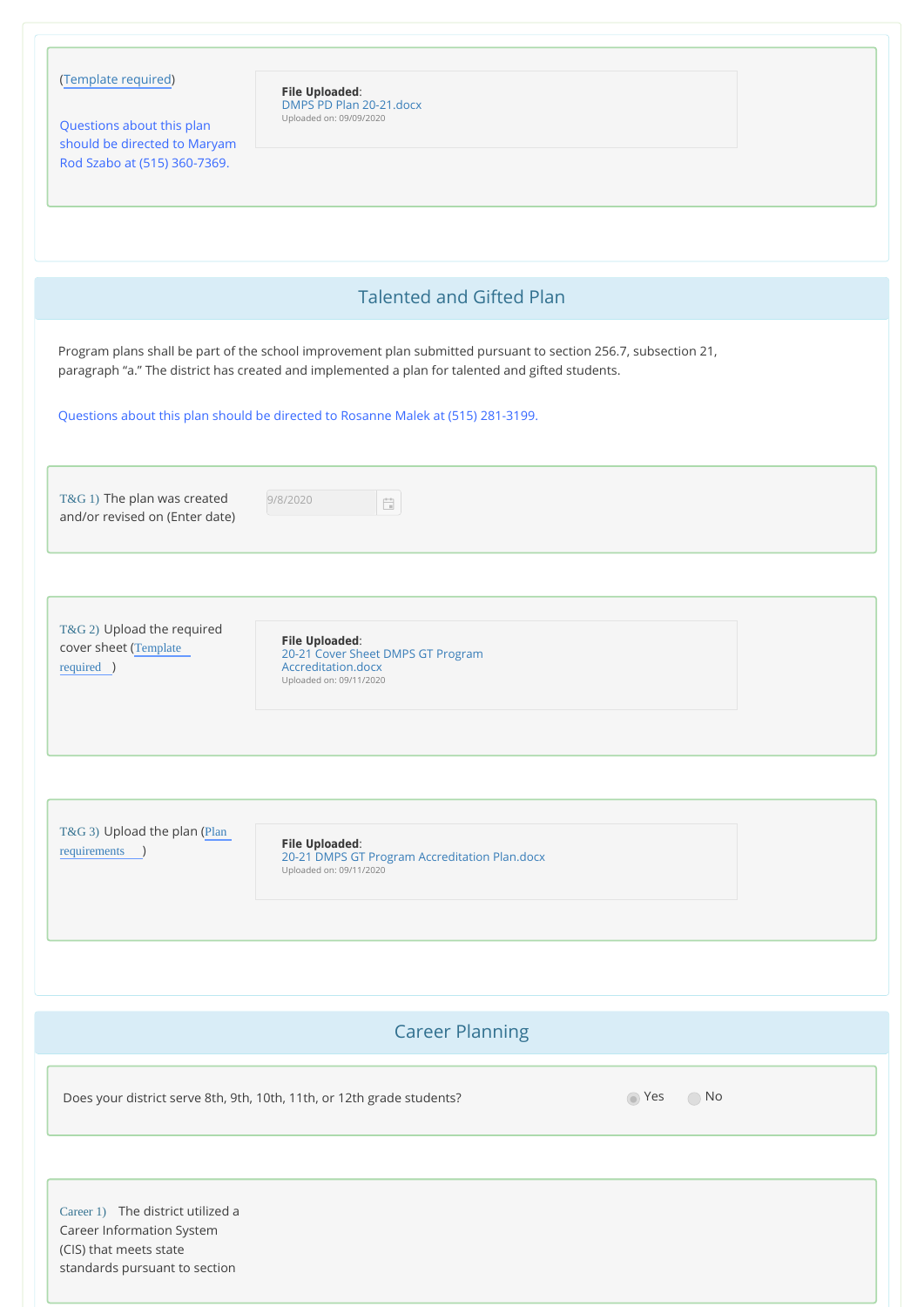| 279.61(4). (Choose one)                                                                                                                                                                                                | CollegiateZone                                                                                                                                                                               |     |      |      |      |  |  |  |                                                                                                                                                                                                                                |                                                                                                                                                                                                                                                                                              |                                     |                      |  |  |  |
|------------------------------------------------------------------------------------------------------------------------------------------------------------------------------------------------------------------------|----------------------------------------------------------------------------------------------------------------------------------------------------------------------------------------------|-----|------|------|------|--|--|--|--------------------------------------------------------------------------------------------------------------------------------------------------------------------------------------------------------------------------------|----------------------------------------------------------------------------------------------------------------------------------------------------------------------------------------------------------------------------------------------------------------------------------------------|-------------------------------------|----------------------|--|--|--|
|                                                                                                                                                                                                                        | Career Cruising                                                                                                                                                                              |     |      |      |      |  |  |  |                                                                                                                                                                                                                                |                                                                                                                                                                                                                                                                                              |                                     |                      |  |  |  |
|                                                                                                                                                                                                                        | FuturePlans U.S.A.<br>$\bigcap$ IHAPI (XAP)<br>ntoCareers (University of Oregon)<br>My Academic Plan (MAP)<br>Naviance (Hobsons)                                                             |     |      |      |      |  |  |  |                                                                                                                                                                                                                                |                                                                                                                                                                                                                                                                                              |                                     |                      |  |  |  |
|                                                                                                                                                                                                                        |                                                                                                                                                                                              |     |      |      |      |  |  |  | Navigator (Kuder)                                                                                                                                                                                                              |                                                                                                                                                                                                                                                                                              |                                     |                      |  |  |  |
|                                                                                                                                                                                                                        |                                                                                                                                                                                              |     |      |      |      |  |  |  |                                                                                                                                                                                                                                |                                                                                                                                                                                                                                                                                              | Virtual Job Shadow (Strivven Media) |                      |  |  |  |
|                                                                                                                                                                                                                        |                                                                                                                                                                                              |     |      |      |      |  |  |  |                                                                                                                                                                                                                                |                                                                                                                                                                                                                                                                                              |                                     | (50 Characters Left) |  |  |  |
|                                                                                                                                                                                                                        |                                                                                                                                                                                              |     |      |      |      |  |  |  | Career 2) The district's internal<br>team regularly consults with<br>representatives of the<br>following groups to develop<br>and improve the district's plan.<br>lowa Code 279.61(3),<br>281-46.10. (Check all that<br>apply) | Regional Planning Partnerships<br>Intermediary Networks<br>Multi-occupational Contracts (MOC)<br>Local Chambers of Commerce<br>$\sqrt{\ }$ Employers<br>State and Local Workforce Personnel (Iowa Works - Iowa Workforce<br>Development)<br>Higher Education (two or four year) Institutions |                                     |                      |  |  |  |
|                                                                                                                                                                                                                        |                                                                                                                                                                                              |     |      |      |      |  |  |  |                                                                                                                                                                                                                                |                                                                                                                                                                                                                                                                                              |                                     |                      |  |  |  |
|                                                                                                                                                                                                                        | (50 Characters Left)                                                                                                                                                                         |     |      |      |      |  |  |  |                                                                                                                                                                                                                                |                                                                                                                                                                                                                                                                                              |                                     |                      |  |  |  |
|                                                                                                                                                                                                                        |                                                                                                                                                                                              |     |      |      |      |  |  |  |                                                                                                                                                                                                                                |                                                                                                                                                                                                                                                                                              |                                     |                      |  |  |  |
|                                                                                                                                                                                                                        |                                                                                                                                                                                              |     |      |      |      |  |  |  |                                                                                                                                                                                                                                |                                                                                                                                                                                                                                                                                              |                                     |                      |  |  |  |
| <b>IMPORTANT - PLEASE READ</b>                                                                                                                                                                                         |                                                                                                                                                                                              |     |      |      |      |  |  |  |                                                                                                                                                                                                                                |                                                                                                                                                                                                                                                                                              |                                     |                      |  |  |  |
| • All available cells in this table must have a value in order to submit. Please enter zero if                                                                                                                         |                                                                                                                                                                                              |     |      |      |      |  |  |  |                                                                                                                                                                                                                                |                                                                                                                                                                                                                                                                                              |                                     |                      |  |  |  |
| appropriate.                                                                                                                                                                                                           |                                                                                                                                                                                              |     |      |      |      |  |  |  |                                                                                                                                                                                                                                |                                                                                                                                                                                                                                                                                              |                                     |                      |  |  |  |
| From the April 30, 2020 FAQ - Will districts need to meet the requirements of Iowa Code<br>$\circ$                                                                                                                     |                                                                                                                                                                                              |     |      |      |      |  |  |  |                                                                                                                                                                                                                                |                                                                                                                                                                                                                                                                                              |                                     |                      |  |  |  |
| 281 49.3 related to the Individual Career and Academic Planning (ICAP) this spring?                                                                                                                                    |                                                                                                                                                                                              |     |      |      |      |  |  |  |                                                                                                                                                                                                                                |                                                                                                                                                                                                                                                                                              |                                     |                      |  |  |  |
|                                                                                                                                                                                                                        |                                                                                                                                                                                              |     |      |      |      |  |  |  |                                                                                                                                                                                                                                |                                                                                                                                                                                                                                                                                              |                                     |                      |  |  |  |
|                                                                                                                                                                                                                        | Many school districts may have had plans to complete the ICAP requirements for the                                                                                                           |     |      |      |      |  |  |  |                                                                                                                                                                                                                                |                                                                                                                                                                                                                                                                                              |                                     |                      |  |  |  |
|                                                                                                                                                                                                                        | 2019-2020 school year this spring. However, due to cancellation of events and school                                                                                                         |     |      |      |      |  |  |  |                                                                                                                                                                                                                                |                                                                                                                                                                                                                                                                                              |                                     |                      |  |  |  |
|                                                                                                                                                                                                                        | closures, students may not be able to complete components within the ICAP. Some                                                                                                              |     |      |      |      |  |  |  |                                                                                                                                                                                                                                |                                                                                                                                                                                                                                                                                              |                                     |                      |  |  |  |
|                                                                                                                                                                                                                        | activities could be completed within the district's career information system, and it is a<br>local district decision to assign those lessons. School districts will submit the data that is |     |      |      |      |  |  |  |                                                                                                                                                                                                                                |                                                                                                                                                                                                                                                                                              |                                     |                      |  |  |  |
|                                                                                                                                                                                                                        | available in September when the CSIP is completed in CASA. There is no penalty for not                                                                                                       |     |      |      |      |  |  |  |                                                                                                                                                                                                                                |                                                                                                                                                                                                                                                                                              |                                     |                      |  |  |  |
|                                                                                                                                                                                                                        |                                                                                                                                                                                              |     |      |      |      |  |  |  |                                                                                                                                                                                                                                |                                                                                                                                                                                                                                                                                              |                                     |                      |  |  |  |
|                                                                                                                                                                                                                        | having all students complete ICAP components for the 2019-2020 school year.                                                                                                                  |     |      |      |      |  |  |  |                                                                                                                                                                                                                                |                                                                                                                                                                                                                                                                                              |                                     |                      |  |  |  |
|                                                                                                                                                                                                                        |                                                                                                                                                                                              |     |      |      |      |  |  |  |                                                                                                                                                                                                                                |                                                                                                                                                                                                                                                                                              |                                     |                      |  |  |  |
| <b>Student Reporting</b><br>Requirements                                                                                                                                                                               | 8th                                                                                                                                                                                          | 9th | 10th | 11th | 12th |  |  |  |                                                                                                                                                                                                                                |                                                                                                                                                                                                                                                                                              |                                     |                      |  |  |  |
| Career 3) Use the table below to enter the number of students in grades 8 through 12 who completed the<br>following Individual Career and Academic Plan (ICAP) requirements.<br>Number of students<br>who developed an | 2363                                                                                                                                                                                         |     |      |      |      |  |  |  |                                                                                                                                                                                                                                |                                                                                                                                                                                                                                                                                              |                                     |                      |  |  |  |